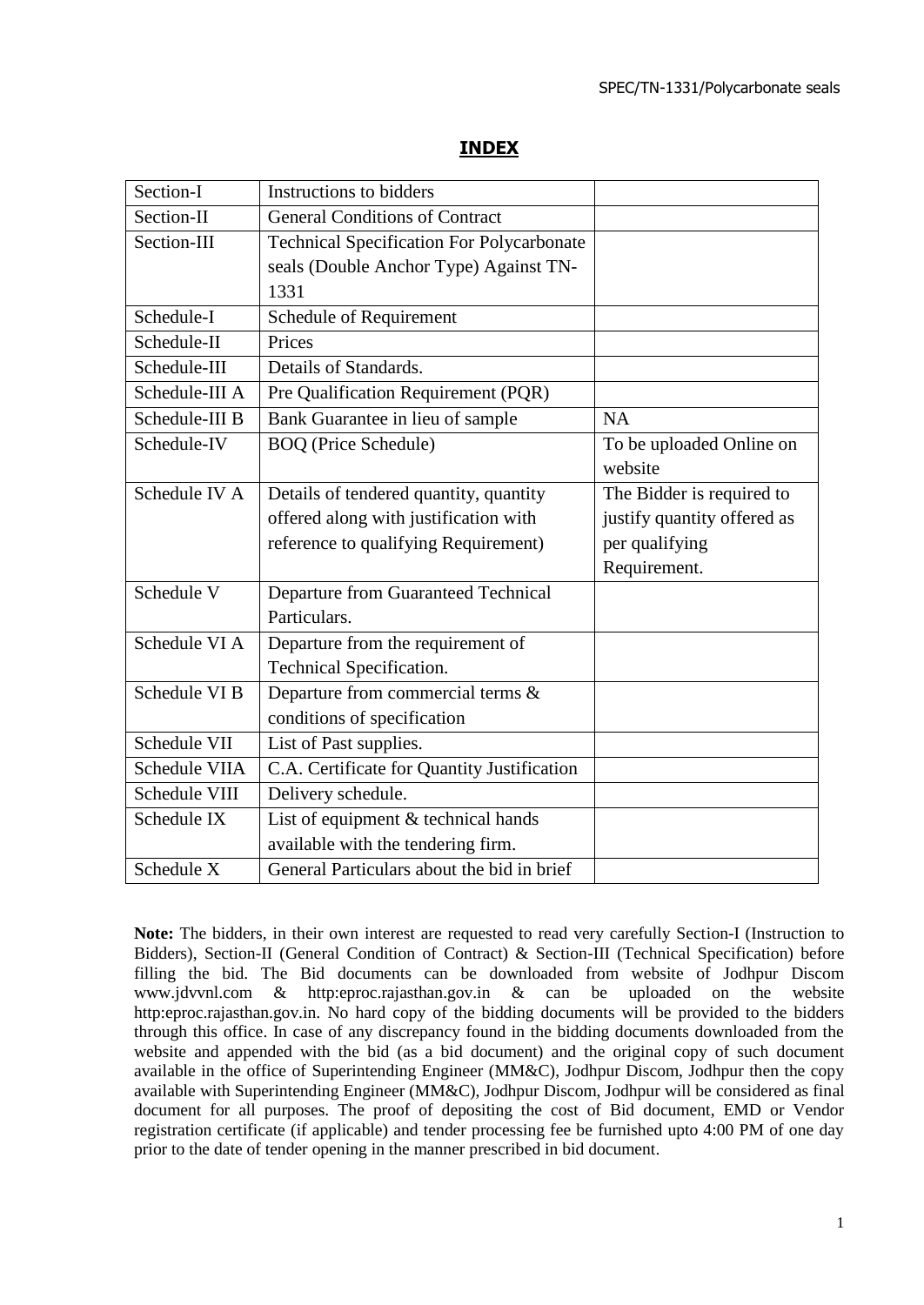

SPEC/TN-1331/Polycarbonate seals

**Two Part Bid**

## **JODHPUR VIDYUT VITRAN NIGAM LIMITED OFFICE OF THE SUPERINTENDING ENGINEER (MM&C) NEW POWER HOUSE INDUSTRIAL AREA, JODHPUR. TELEPHONE: 0291-2742223 / FAX:- 0291-2746539**

## **SPECIFICATION NO.JDVVNL/SE/MM&C/TN-1331 POLYCARBONATE SEALS (DOUBLE ANCHOR TYPE).**

Tenders are hereby invited in e-tender system for purchase of Polycarbonate seals (Double Anchor Type). Tenders are to be submitted online in electronic format on website http://www.eproc.rajasthan.gov.in. The details are as under-

| S.No. | Name of Item                             | <b>Quantity (Approx)</b> |
|-------|------------------------------------------|--------------------------|
|       | Polycarbonate seals (Double Anchor Type) | 1094342 Nos.             |

| А. | NIT No.               | TN-1331                                                                 |
|----|-----------------------|-------------------------------------------------------------------------|
| В. | Cost of Specification | Rs. 2,950.00 per set (Two Thousand Nine Hundred & Fifty only)           |
| C. | Processing of RISL    | Rs. 1,180.00 per set (One Thousand One Hundred Eighty only)             |
| D. | Earnest money         | Rs. 1.00 Lac / Exemption Certificate or vendor registration of category |
|    |                       | class `A/B/C/D/E'.                                                      |
|    | Validity              | 120 days after the date of opening of techno-commercial bid.            |

#### **IMPORTANT DATES**

| S.N. | <b>Events</b>                   | Date & Time          | Location                          |
|------|---------------------------------|----------------------|-----------------------------------|
| 1.   | Last Date of downloading of     | Up to 31.07.2017     | www.jdvvnl.com &                  |
|      | tender specifications           | $(04:00 \text{ PM})$ | http://www.eproc.rajasthan.gov.in |
| 2.   | Last Date of Deposit of cost of | Up to 31.07.2017     | Office of Sr. A.O (Cash & CPC),   |
|      | Tender Specifications,          | $(4:00 \text{ PM})$  | JdVVNL, New Power House,          |
|      | Processing fee & Earnest Money  |                      | Industrial Area, Jodhpur          |
| 3.   | Last Date & time of submission  | Up to 01.08.2017     | http://www.eproc.rajasthan.gov.in |
|      | of electronic bid               | $(12:00 \text{ PM})$ |                                   |
| 4.   | Opening of Technical Bid        | 01.08.2017           | http://www.eproc.rajasthan.gov.in |
|      |                                 | $(03:00 \text{ PM})$ |                                   |
| 5.   | Opening of Price Bid            | To be intimated      | http://www.eproc.rajasthan.gov.in |
|      |                                 | separately to the    |                                   |
|      |                                 | qualified bidders    |                                   |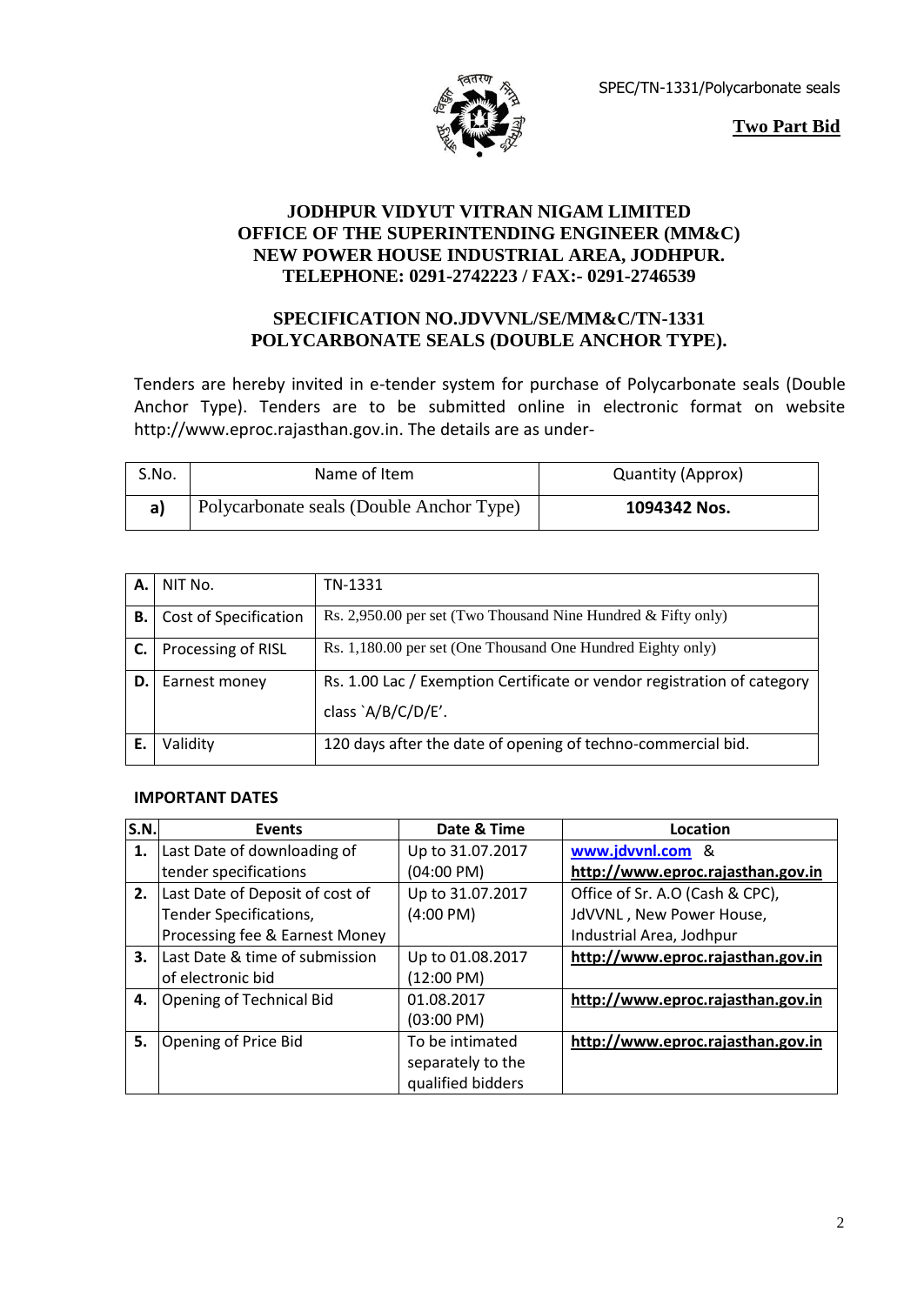

**SECTION-III**

# **TECHNICAL SPECIFICATION FOR DOUBLE ANCHOR TAMPER EVIDENT POLYCARBONATE SEALS AGAINST TN-1331.**

## **SCOPE:**

The specification covers the design, manufacture, testing at manufacturer's works, supply and delivery at destination stores of Double Anchor Tamper Evident Poly-carbonate Seals for sealing of Meter body and terminal covers of energy meters, Meter Box, CT-PT Units etc. with non-corrosive, non-magnetic stainless steel sealing wire. These seals shall also be used for sealing the meters, metering equipments and inspected materials.

The Double Anchor Tamper Evident Poly-carbonate Seals shall conform to the Nigam's specification as under:

## **1. Material of Double Anchor Tamper Evident Poly-carbonate Seals :**

The raw material used for Double Anchor Tamper Evident Poly-carbonate Seals shall be of M/s. Dow Caliber Ltd., Switzerland (Grade-201- 15), M/s.GE Plastic, Singapore (Grade 143R), M/s. Dupont, Japan (Grade IV-20) or any other manufacturer having better properties as under :-

| Sr.No. | <b>Properties</b>   | <b>Poly-carbonate</b>            |  |  |
|--------|---------------------|----------------------------------|--|--|
| 1.     | Melting temperature | $280^{\circ}$ C to $295^{\circ}$ |  |  |
| 2.     | <b>USE</b>          | Engineering                      |  |  |
| 3.     | Softness            | Hard                             |  |  |
| 4.     | Durability          | Weather effect resistance        |  |  |
| 5.     | Transparency        | Fully transparent (long time     |  |  |
|        |                     | transparency)                    |  |  |

## **2. Service Conditions (Climatic Conditions):**

The meters to be supplied against this specification should be capable of performing and maintaining required accuracy under extreme hot, cold, tropical and dusty climate and solar radiation typically existing in state of Rajasthan (India). The meter shall be required to operate satisfactorily and continuously under the following tropical climatic conditions.

| Maximum ambient air temperature                         | 55 deg.C.          |
|---------------------------------------------------------|--------------------|
| Maximum ambient air temperature in shade.               | $45 \text{ deg.C}$ |
| Maximum temperature attainable by the meter   60 deg.C. |                    |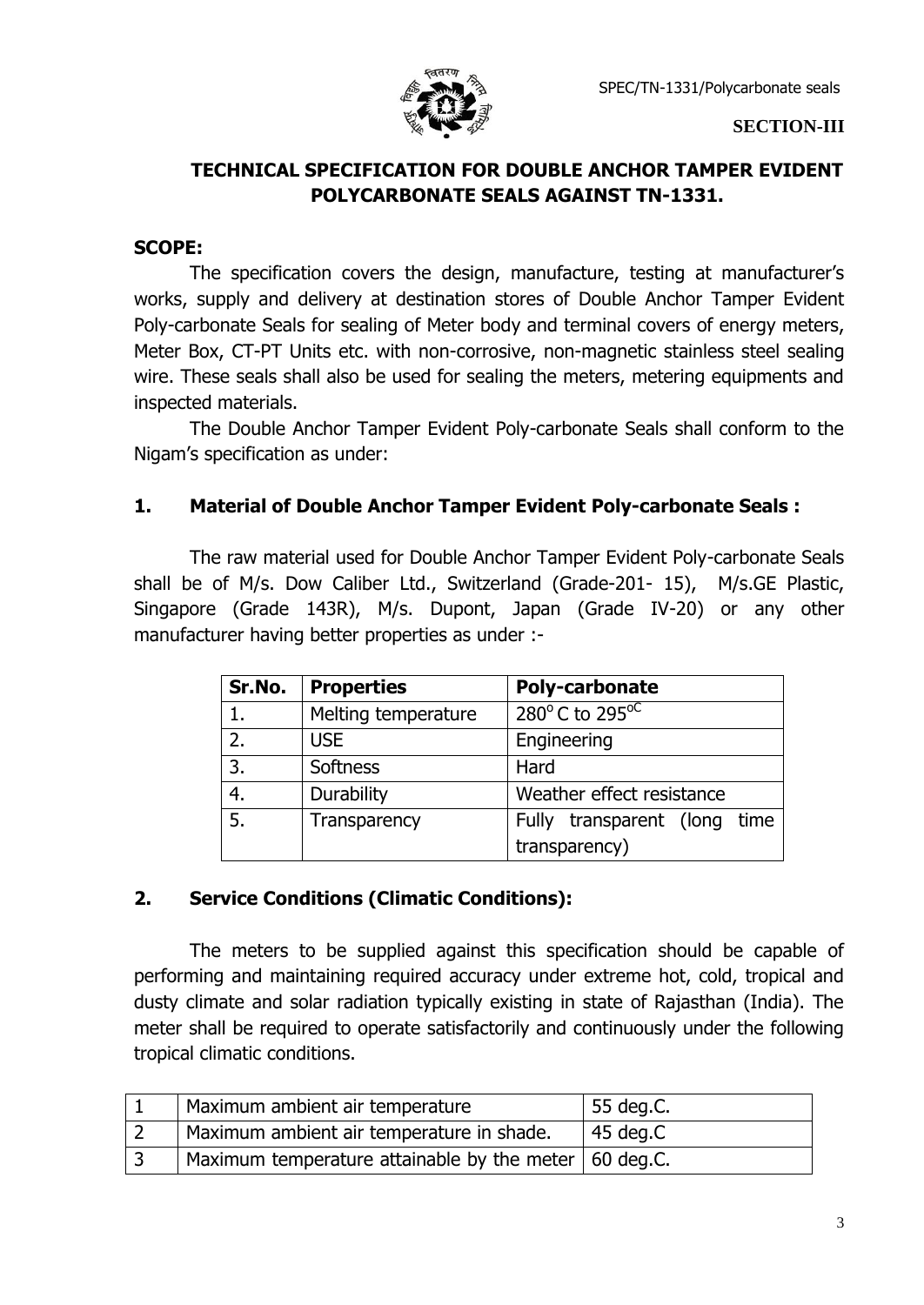|                | exposed to sun.                       |                |
|----------------|---------------------------------------|----------------|
| $\overline{4}$ | Minimum ambient temperature           | $(-)$ 5 deg.C. |
| $\overline{5}$ | Average daily ambient air temperature | 40 deg.C.      |
| $\overline{6}$ | Maximum relative humidity             | 95%            |
| $\overline{7}$ | Number of months of tropical monsoon  | 4 months.      |
|                | condition                             |                |
| 8              | Maximum attitude above mean sea level | 1000 meters.   |
| $\overline{9}$ | Average annual rain fall              | 10-100 cm.     |
| 10             | Maximum wind pressure.                | 200 kg/sq.m    |

## **3. Colour of Seal:**

The female portion of the Polycarbonate Seal(s) shall be available in Clear /Red/Green colour and should be transparent (see through) type, which shall give complete visualization of its fixing mechanism and shall show clear indication if tampered.

## **4. Design and Construction of Seal :**

## a) **Design:**

The seal shall be Double Anchor (Push Fit) type tamper evident with double locking. There shall not be any change in size, shape or design of the seal than the approved samples. If the seal is found different than the approved design / shape / size, the same shall be out rightly rejected. The double anchor should not be so soft that it can be easily pressed before sealing, so that after pressing the seal cannot be opened.

b) **Thickness:** The wall thickness of seal should be minimum one (1) mm.

## c) **Serial No. of the Seal :**

Non repeat seven digits Serial numbers including Code number shall be laser etched/ embossed during moulding/ thermo engraved (It should not be Screen printed) in contrast colour on Front side of capsule body (female part).

## d) **Monogram:**

The seal shall have embossed/ laser etched printed of monogram of JdVVNL on front side and month and year of manufacture in figure embossed on the backside. The laser etched printing should be through complete thickness of polycarbonate.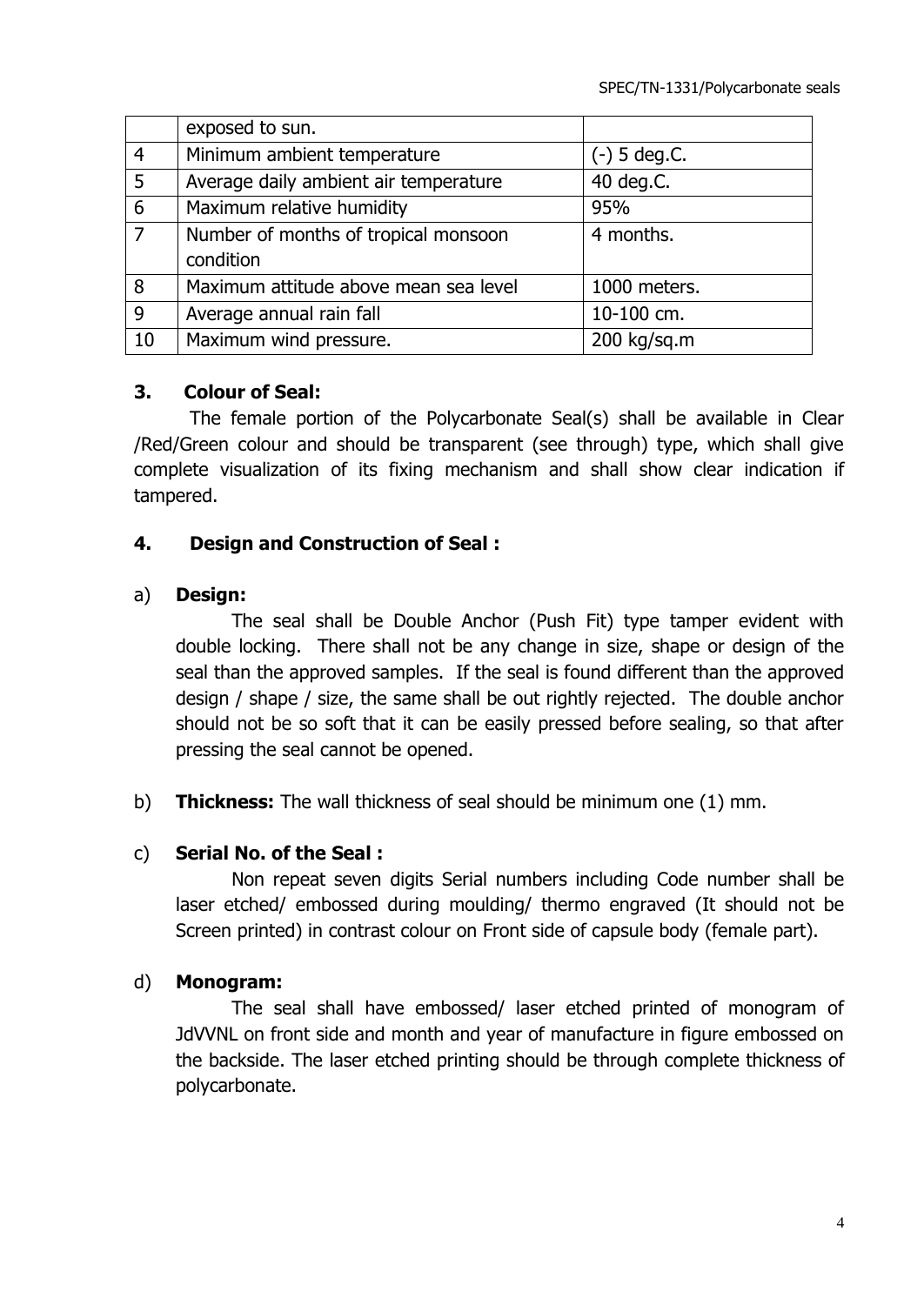# e) **Seal Wire:**

The non-corrosive, non-magnetic stainless steel twisted wire (26 guage) confirming to IS : 280 shall be used . The seal wire shall not have affect of magnet i.e. it should not attract to magnet. The length of the sealing wire should be minimum 8" twisted two strand pull resistant stainless steel wire fixed to the seal. The diameter of each individual stand should be of 0.4 to 0.5 mm. dia and overall diameter of the seal wire shall be 0.8 to 1.0 mm. The No. of turns shall be minimum 20 per inch. The seal wire should be inserted at the female and male part during the process of moulding itself. It should be continuous and visible throughout the length of the wire. The wire shall be intact such that it cannot be pulled out after sealing.

The seal wire insert hole should be just sufficient for passing the seal wire and hole of larger dia is discouraged.

f) **Tolerance: -** Tolerance to the tune of +/- 10% is allowed in respect of number of turns per inch of seal wire.

# **5. General Construction:**

The seal shall be capable to withstand temperature upto  $147^{\circ}$  C without any damage / deformation.

The seal shall be designed for a single use only and if tampered with the help of plier, knife or any other sharp instruments, the seal shall be damaged and due to its transparent property, the sign of internal tampering shall be easily detected. Also once opened, it cannot be re-used. The seal shall be made in such a way that, it can be easily locked with the help of finger and thumb pressing no tools shall be required to close the seal in the laboratory or at site. Both the parts shall be designed in such a way that they cannot be separated and the attachment shall be flexible and shall not break. After inserting the seal wire through female part, the cap of the male part shall be fitted in the female part in such a way that it should not leave any space to avoid insertion of any sharp tools for opening of seal body of the female part in hot or cold condition. The seal shall have also the following features:-

- a) Tamper resistance and reliable.
- b) Environmentally safe as it does not contain any lead.
- c) Withstand long-term exposure to direct sunlight.
- d) Required no tools for installation.
- e) Transparent.
- f) Heat resistance.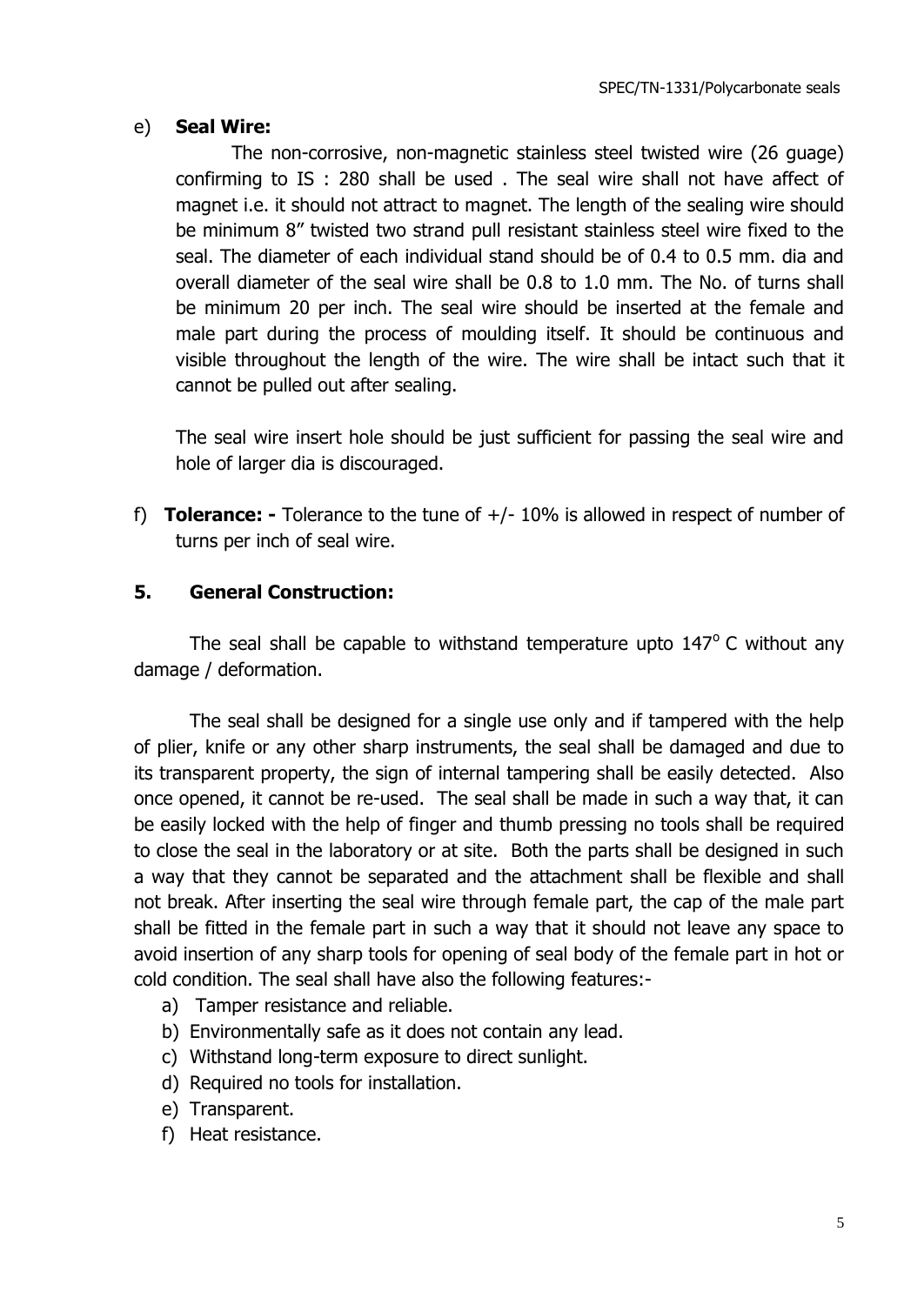## **6. Testing:**

The seals shall be inspected / tested as a acceptance test at the manufacture's works before dispatch in presence of authorized representative of purchaser for the following tests:

- **i) Physical Dimensional Check-up :** The seals shall be subjected to visual check-up for verification of workmanship and other features as mentioned above including shape / design / dimensions as per approved drawing / samples.
- **ii) Boiling Water Test:** The seal when emerged in the boiling water for two hours there shall not be any affect on the seal and it shall remain intact condition i.e. the seal should not become soft, but instead should turn out to trail and easily break thus showing easily the tampering signs if it eventually happens. Even, with the help of any sharp instrument, pulling with plier i.e. by applying mechanical force, the male portion shall not come out from the female part (body seal). In case, it comes out, the same shall damage the seal, so that it cannot be re-used.
- **iii) Pull Out Test:** After locking the seal, if the male part / insert is pulled with mechanical force with the help of plier or any other instrument, sharp instrument etc. at normal condition, the seal should not get unlocked without any damage and when such condition occurs, it should leave traces of tampering.
- **iv) Seal Wire :** In case, if someone tries to pull the seal wire and in any of the tests as mentioned above at (ii) & (iii) in that case the male / female portion of the seal should be damaged and the same can be seen visually being a transparent one.
- **v) Chemical Test:** The seals shall be kept in the concentrated acid for minimum one hour in locked condition. The same shall remain in tact condition and if try to unlock the seal, the same shall be damaged.
- **vi) Temperature withstand test:** The seal should be tested for 30 minutes at 147 degree C. temperature without damage/ deformation.

In short, if the seal is tested for any of the above tests, in no condition the male and female part shall be separated out without affecting / damaging the seal. In case, if they are separated, the seal shall have sufficient tamper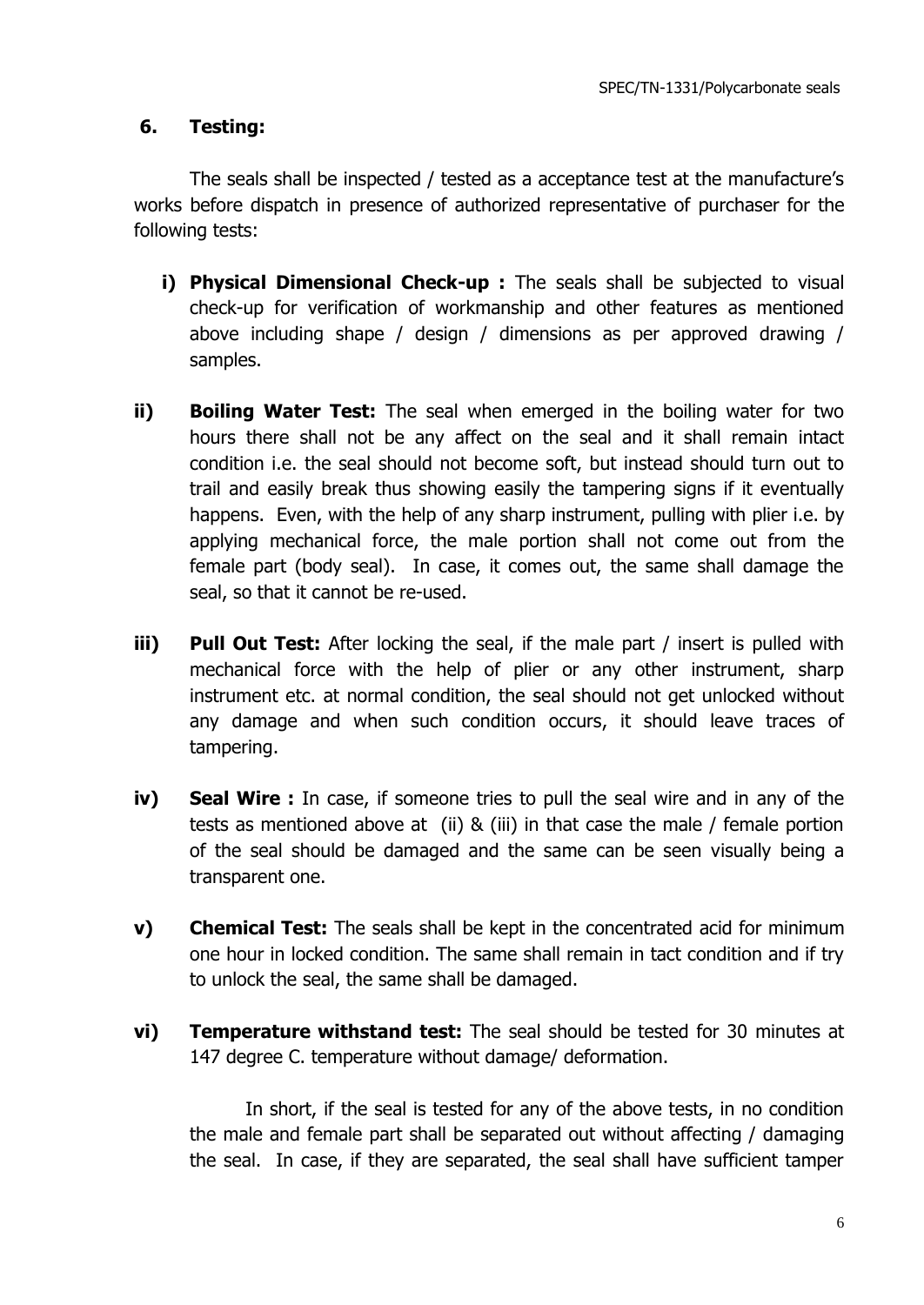evident. Also, if seal wire is pulled out from the seal in any of the above tests, it shall not come out from the seal without damaging seal.

**7. Sampling Criteria:** For carrying out above acceptance tests at manufacturer's works shall be selected at the rate of 0.2% of the offered quantity with minimum 5 samples selected at random from the each lot offered for each circle.

The seals used in testing shall be destroyed in the presence of Nigam's Inspecting Officer.

# **8. Supply Schedule:**

After placement of order the purchaser will intimate delivery schedule wing wise i.e. Green colour for I&S, Clear colour for M&P & Red for O&M with Code No. and Sr.No. of the seals. The seals shall be manufactured only after receipt of the delivery schedule and as per the delivery schedule unless specifically instructed or otherwise.

# **9. Random Testing:**

As per the sampling criteria the random testing of the material in MST,CPH, Jodhpur Discom, Lab., Jodhpur after receipt in the stores irrespective of the fact whether or not it was inspected before dispatch will be carried out and in case of any failure, the entire lot shall be rejected at the risk & cost of the supplier.

# **10. Guarantee:**

The seals shall be guaranteed for a minimum period of two years. In case, if any defect in design and manufacturing is noticed within the guarantee period, the seals shall be replaced within one month free of cost. The defective seal found in the field viz. STORES/FIELD OFFICERS shall be collected by the supplier at their risk and cost and shall be destroyed at their works in the presence of purchaser's representative. For the replacement of seals, revised Sr. No. shall be provided by the purchaser.

# **11. Replacement of rejected seals:**

In case material are found not in accordance with the prescribed specification/approved drawings and/ or the approved samples the same will be rejected and supplier shall replace the rejected material free of cost within one month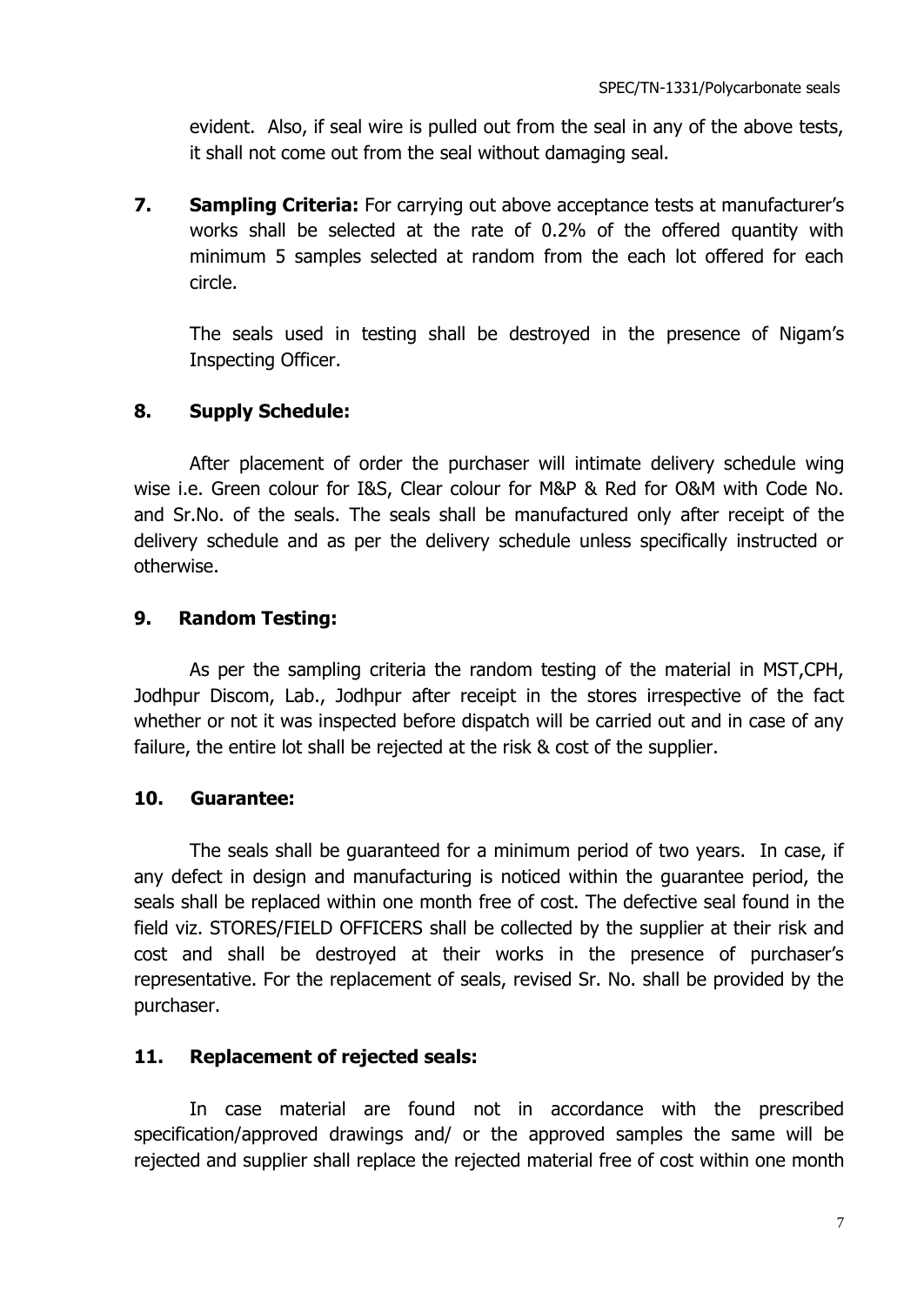from the date of intimation. The lot(s) of replaced seals will also have to be got inspected from purchaser's representative.

# **12. Special feature:**

A secret code shall be given to each bidder on whom the Nigam places the order and secret code shall be embossed / Laser Printed on the Double Anchor portion. There will not be any name of the bidder embossed/laser printed on the seals but only JdVVNL logo, Sr.No., Month and Year of manufacture or any other symbol given by the Nigam shall be embossed/ laser printed. After completion of supply of order, the die of the secret code of the seals shall be surrendered to the Nigam by each bidder on whom the order is placed. Before commencing the supply 15 Nos. of sample seals shall have to be approved from the purchaser.

# **13. Patent:**

Seals should be patented with patent office which may be for single or multiple Anchor lock. Copy of valid PATENT CERTIFICATE /Patent License should be submitted along with the offer.

# **14. Test Certificate(s):**

The bidder shall have to submit test certificates for the type of offered seals from NABL/Govt. approved Laboratory. The supplier shall not dispatch the materials unless and until test certificate(s) are approved by the purchaser.

# **15. Packing and Forwarding:**

The bidder shall be responsible for suitable packing of seals, circle wise. The supplier shall have to supply each 100 seals in chronological order i.e. arranging in serially, tied with the steel wire forming a loop and the same shall be packed in polythene bag with labels furnishing Sr.No. of seals and name of the circle and further in cardboard boxes.

# **16. Tender Samples:**

The samples of each item offered shall be submitted before the due date and time of submission of tender. The sample(s) submitted shall be strictly conforming to the specification and drawing of the material offered. If the sample is found to be not as per specification/drawing the offer will not be considered and no correspondence from the tenderer for accepting supplies to the Nigam's requirement will be entertained. The tenderer shall have to submit fifteen (15) Nos. of each type of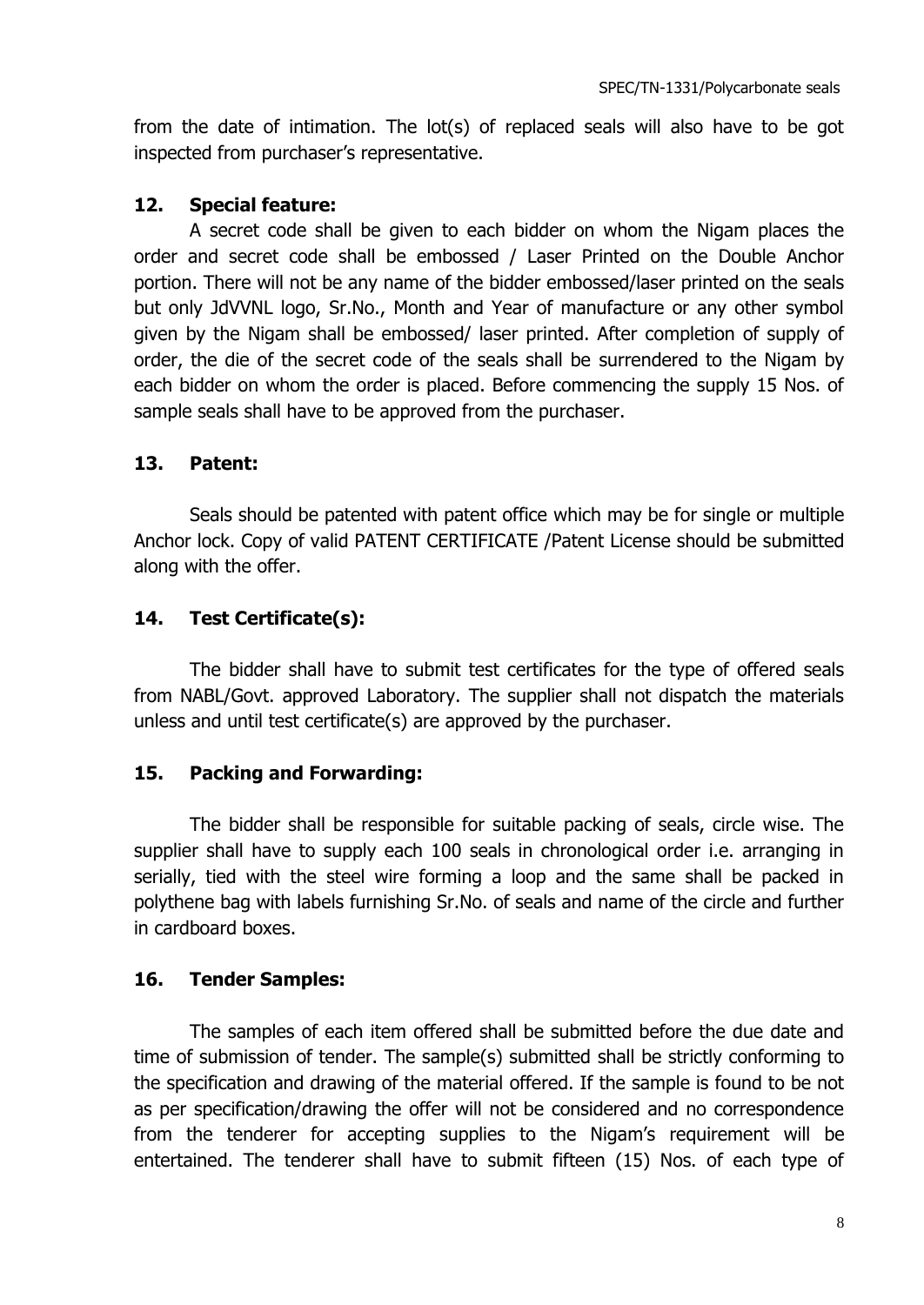offered seals. The tender without samples shall be rejected and not considered. The sample seals shall be tested as per specification/drawing/relevant standards.

## **17. Submission of drawing:**

The tenderer shall submit their drawing for approval along with copy of tender document wherever the Nigam's drawing is not specified and attached with the specifications. The drawing submitted shall be strictly conforming to the sample and to the specifications.

## **18. Quality of Supplies:**

All materials supplied shall be strictly as per specification laid down and in strict accordance with and as per the approved standard samples.

## **19. Sample before commencing bulk supplies:**

- a) Before taking up the manufacture of the bulk supply, the successful bidder(s) will have to submit samples for approval to the purchaser within 7 days from receipt of the detailed order.
- b) No bulk supply should be made unless the sample is approved by the purchaser.

## **20. Form of undertaking:**

On placement of order, bidders shall have to give undertaking as desired by the Jodhpur Vidyut Vitran Nigam Limited.

**21.** As GST act has been effected from 01.07.2017, therefore, BOQ has been prepared accordingly with applicability of GST. Further, old tax structure wherever appearing in ITB/GCC/Specification may be replaced by GST as per notification.

Further, GST registration number of Jodhpur Discom is 08AAACJ8578R1ZJ.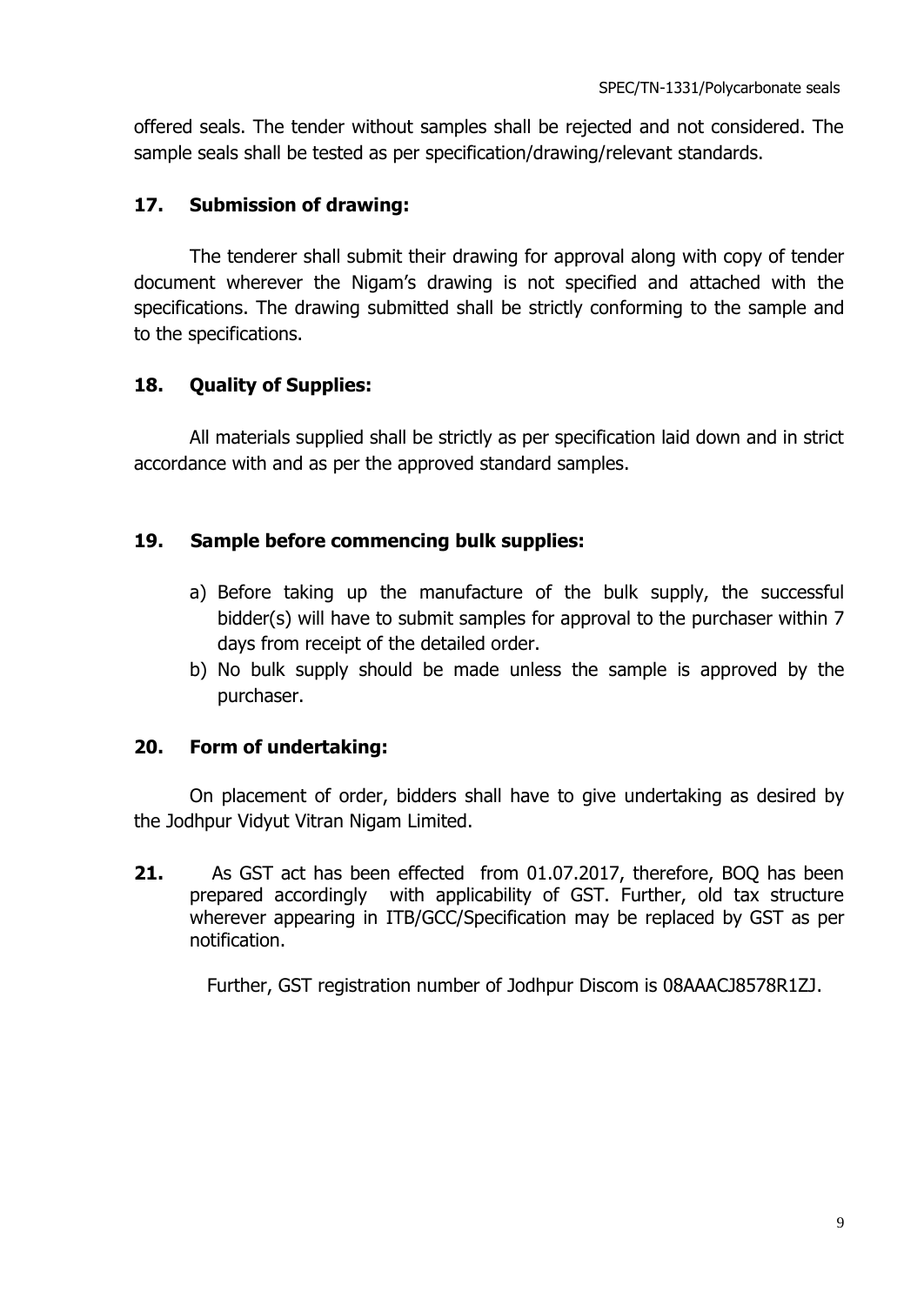**Schedule-'A'**

## **GUARANTEED TECHNICAL PARTICULARS FOR TAMPER EVIDENT POLYCARBONATE SEALS AGAINST NIT No. JdVVNL/SE (MM&C)/ TN-1331**

| S.N.         | Description                                                                       | Technical particulars required. |
|--------------|-----------------------------------------------------------------------------------|---------------------------------|
| $\mathbf{1}$ | Name and address of manufacturer.                                                 |                                 |
| 2.           | Work's Address.                                                                   |                                 |
| 3.           | Raw material of polycarbonate seals.                                              |                                 |
| 4.           | Properties of material.                                                           |                                 |
| $\mathbf{i}$ | Use                                                                               |                                 |
| ii)          | Softness                                                                          |                                 |
| iii)         | Durability                                                                        |                                 |
| iv)          | Transparency                                                                      |                                 |
| 5.           | Colour of seals.                                                                  |                                 |
| 6.           | Whether Design and Construction of seal is<br>as per specifications(Give details) |                                 |
| 7.           | Thickness of seal.                                                                |                                 |
| 8.           | Whether etching/embossing of serial no. is<br>as per specifications.              |                                 |
| 9.           | Whether printing of monogram is as per<br>specifications.                         |                                 |
| 10.          | Max. withstand temperature (Up to 147 deg<br>C)                                   |                                 |
| 11.          | Whether seal have following provisions.                                           |                                 |
| a            | Tamper resistant and reliable.                                                    |                                 |
| $\mathbf b$  | Environmentally safe as it doesn't contain<br>any lead.                           |                                 |
| $\mathbf c$  | Withstand long term exposure to direct<br>sunlight.                               |                                 |
| d            | Required no tools for installation.                                               |                                 |
| e            | Transparent.                                                                      |                                 |
| $\mathbf f$  | Heat resistance.                                                                  |                                 |
| 12.          | Guarantee of seal (Minimum 2 years)                                               |                                 |
| 13.          | Whether seals offered is patented $& Copy$ of<br>patent is enclosed               |                                 |
| 14.          | Whether seals wire is provided in the seals as<br>per specification               |                                 |
| 15.          | <b>GST</b> Registration No.                                                       |                                 |

**---------------------------**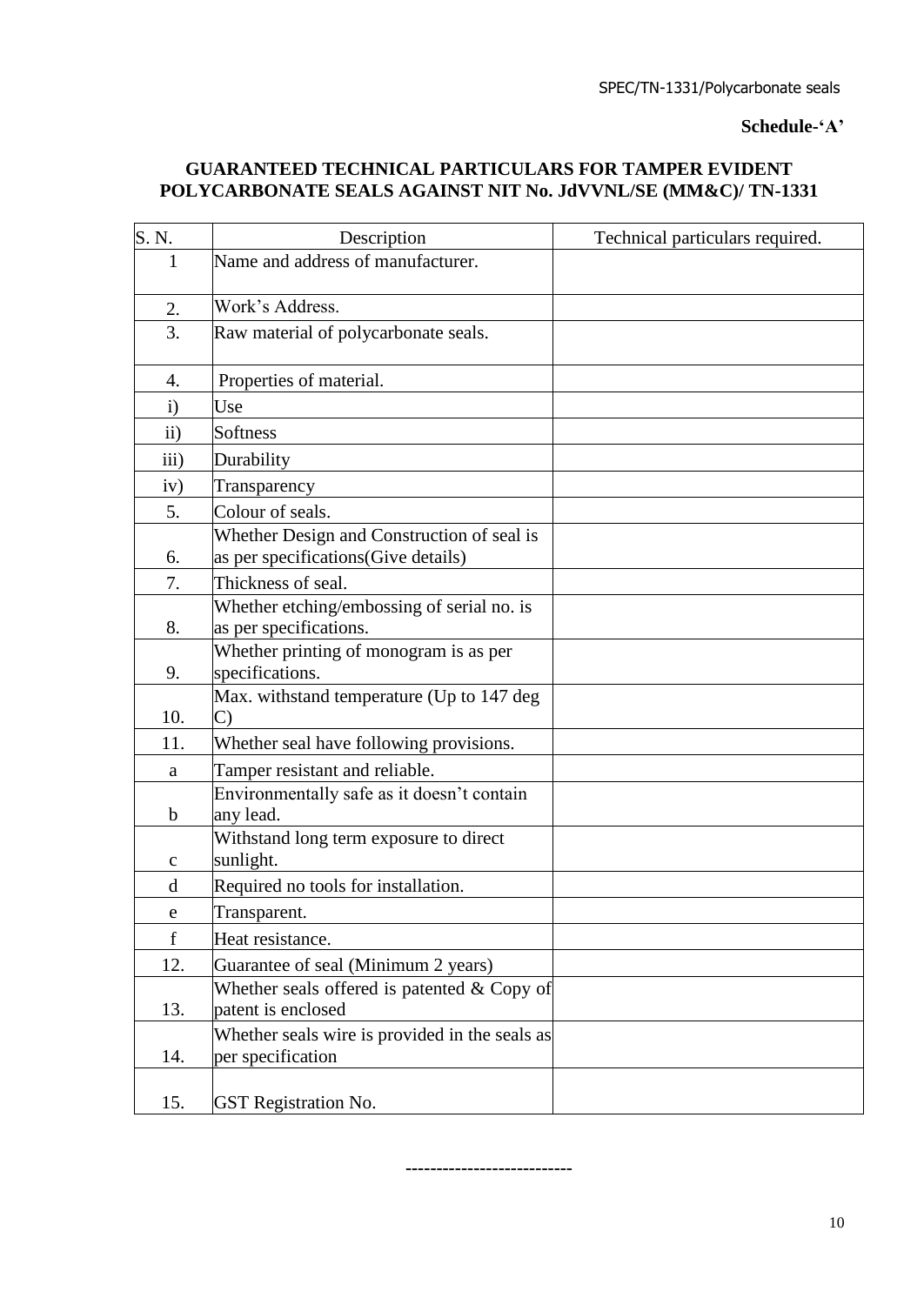

## **SCHEDULE-I**

# **SCHEDULE OF REQUIREMENT (TN-1331)**

| S.No. | Description of the equipment required | Approx.         |
|-------|---------------------------------------|-----------------|
|       |                                       | Quantity (Nos.) |
|       | <b>DOUBLE ANCHOR TAMPER EVIDENT</b>   |                 |
|       | <b>POLYCARBONATE SEALS</b>            | 1094342 nos.    |

**NOTE:-The quantities as mentioned in the schedule of requirements are tentative and may increase/decrease as per the requirement of the Nigam.**

**-----------------------------**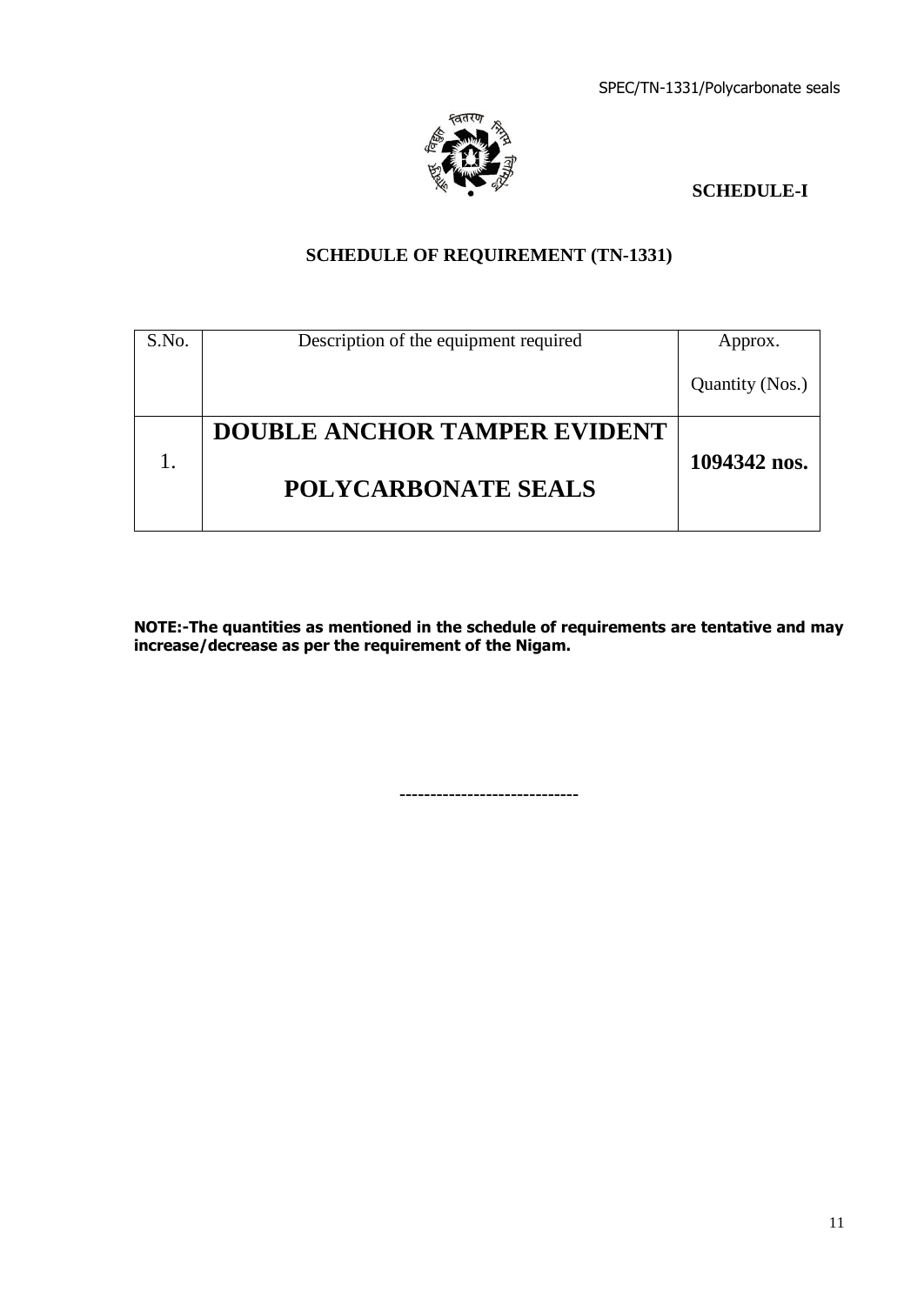## **SCHEDULE- II**

# **PURCHASE OF DOUBLE ANCHOR TAMPER EVIDENT POLYCARBONATE SEALS AGAINST TN-1331**.

# **PRICE ARE `FIRM''**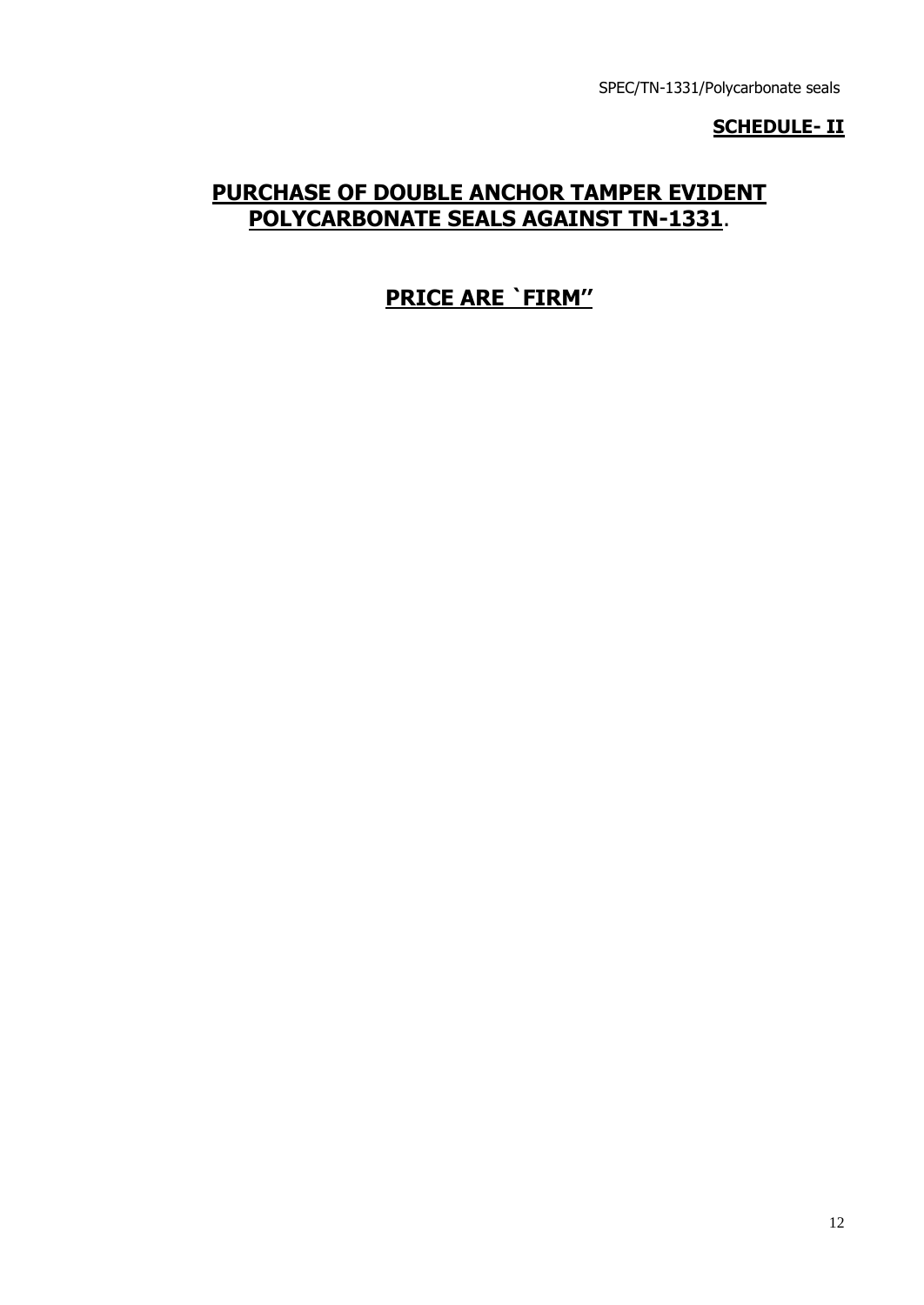## **SCHEDULE – III**



## **JODHPUR VIDYUT VITRAN NIGAM LIMITED A Govt. of Rajasthan Undertaking Prescribed technical specification for supply of**

(Name of Material/Equipment/Machinery/T&P etc.)

| S.No. Technical specification | Name of IS/other         | Other particulars |
|-------------------------------|--------------------------|-------------------|
| to which material/equipment/  | standard specification   | if any.           |
| Machinery/T&P shall confirm   | to which material should |                   |
|                               | confirm                  |                   |

Certified that we agree to all the aforesaid technical specification except at S.No……. for which our technical specification shall be as under:-

| S.No. Technical specification   | Name of IS/other                  | Other particulars |
|---------------------------------|-----------------------------------|-------------------|
| to which material/equipment/    | standard specification<br>if any. |                   |
| Machinery/ $T\&P$ shall confirm | to which material should          |                   |
|                                 | confirm                           |                   |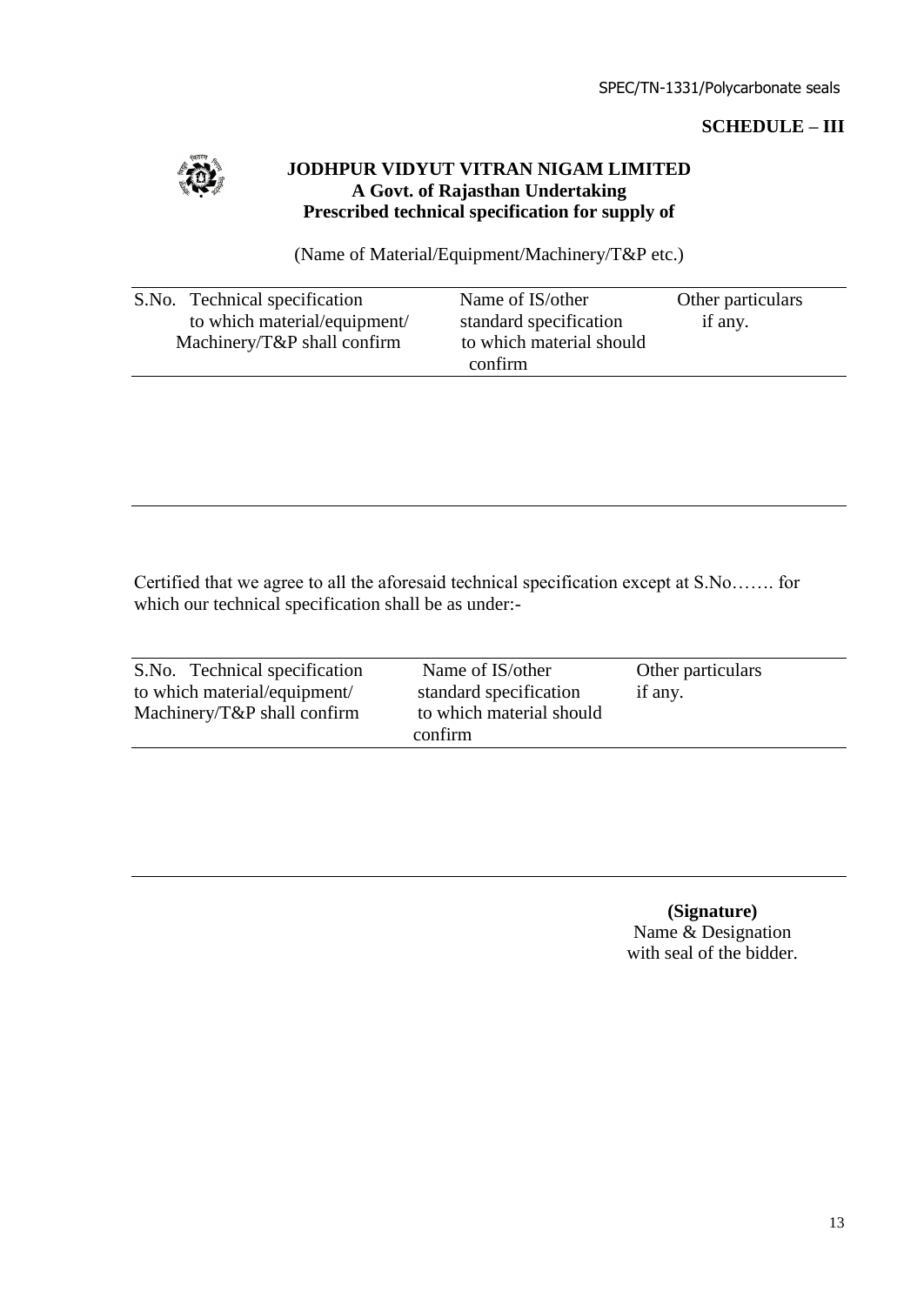#### **SCHEDULE-III-A**

#### **QUALIFICATION REQUIREMENT**

#### **TN- 1331 ITEM:- DOUBLE ANCHOR TAMPER EVIDENT POLYCARBONATE SEALS.**

The bidder should full-fill following qualifying requirements for successful participation in the tender along with relevant documentary evidence supporting each qualifying requirement without which the offer shall be considered non-responsive & rejected.

- I) The bidder should be a Manufacturer.
- II) The bidder is required to quote for minimum 10% of tendered quantity, failing which the offer may be considered Non-Responsive.
- III) The bidder should have designed, manufactured / fabricated, tested and supplied to utility / Discoms / Govt. Departments at least 2XQQ (QQ being the quoted quantity) of Double Anchor Tamper Evident Polycarbonate Seals in last three financial years from the date of opening of technical-commercial bid. In support of fulfilment of the past supply criteria, the bidder shall furnish documentary evidence in the form of certificate from Chartered Accountant in the prescribed proforma (available at Schedule-IV-B) only. This prescribed proforma should be either in original or copy duly attested by Notary. The bidder shall also sign and affix seal on the prescribed format C.A. Certificate. The certificate should have membership number with the name & address of the chartered accountant. Certificate should clearly indicate the quantity supplied, period of supply, voltage class / accuracy class of the material etc. in the format prescribed any deviation to format or information diverted format, will not be considered and rejected.
- IV) The bidder should possess adequate testing facilities for carrying out routine & acceptance test of items as per relevant standard at their works. The bidder shall furnish documentary evidence in support for conducting routine & acceptance test.
- V) The bidder shall clearly indicate the deviations such as Technical Deviation & Commercial Deviations in the prescribed proforma only. The deviations indicated elsewhere in the bid shall not be accepted.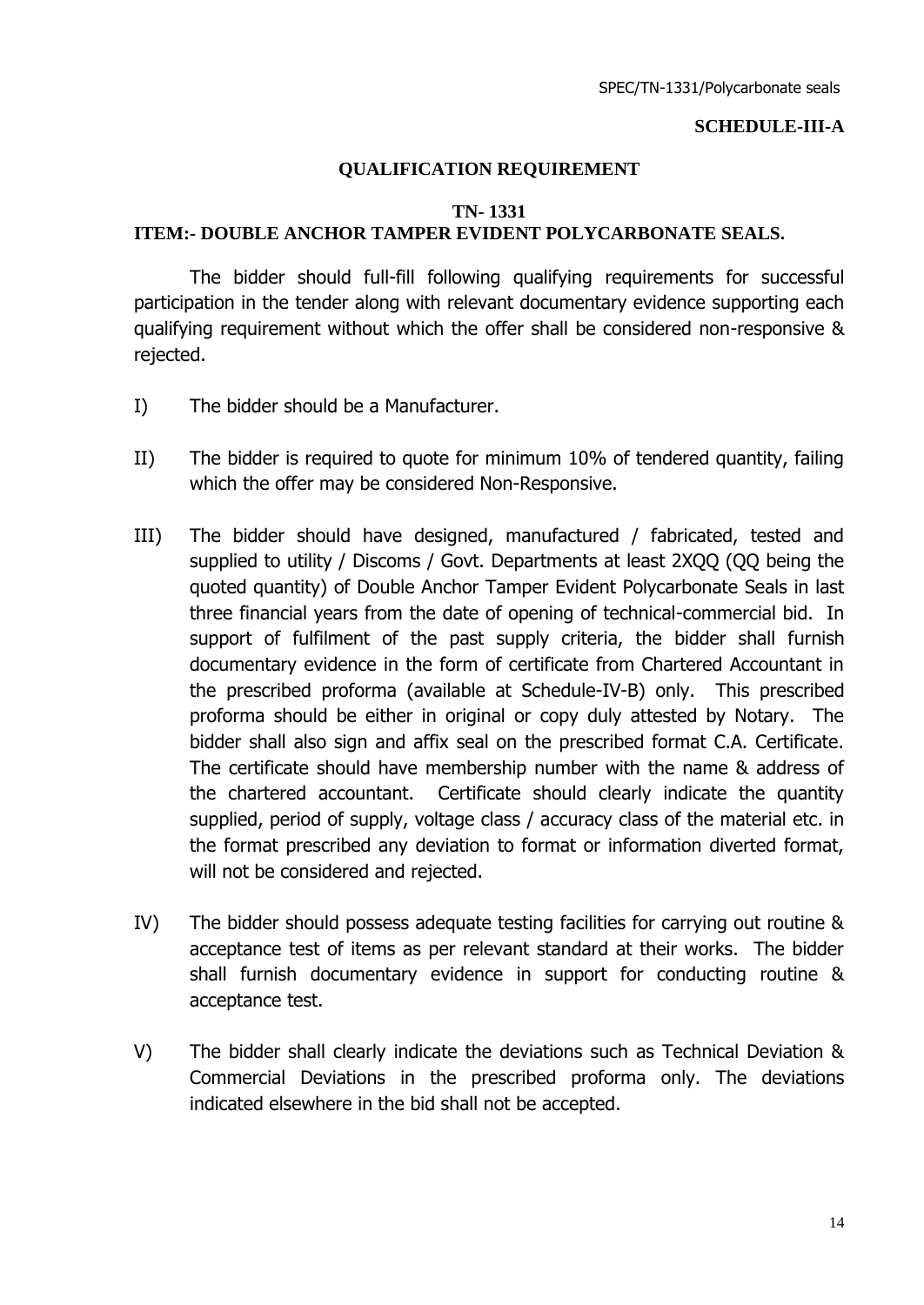- VI) The bidder must clearly fill up each and every particular of Guaranteed Technical Particulars annexed with Technical Specification otherwise he will be responsible for Technical Non-Responsiveness.
- VII) a) If a bidder has supplied up to 50% of ordered quantity in previous tender up to date of opening of subsequent tender and scheduled delivery period expired, the bid of such bidder will not be opened in the Discom for that item.

b) However, if the supplies have been completed for a quantity more than 50% but not completed up to date of opening of subsequent tender and scheduled delivery period expired, the quantity equal to the quantity pending in previous tender for that item shall be reduced from the subsequent tender quantity to be allocated to the bidder.

- VIII) The bidder who have been black listed in any of the state Discom or with whom business relations have been severed or debarred in Jaipur Discom shall not be considered.
- IX) All documents required in the prescribed format are to be furnished along with the bid itself only except an attested copy of BIS license (wherever it is required), failing which the bid will be summarily rejected.

Note :

- i) Rajasthan based firms not meeting minimum quantity supplied criterion but having manufacturing and adequate testing facility and technical know how shall be considered as new firms and would be eligible for trial order only.
- ii) Requirement of quantity manufactured, minimum quantity to be offered and amount of Bank Guarantee to be furnished shall be reduced to 25% for Rajasthan based units.

**-----------------------**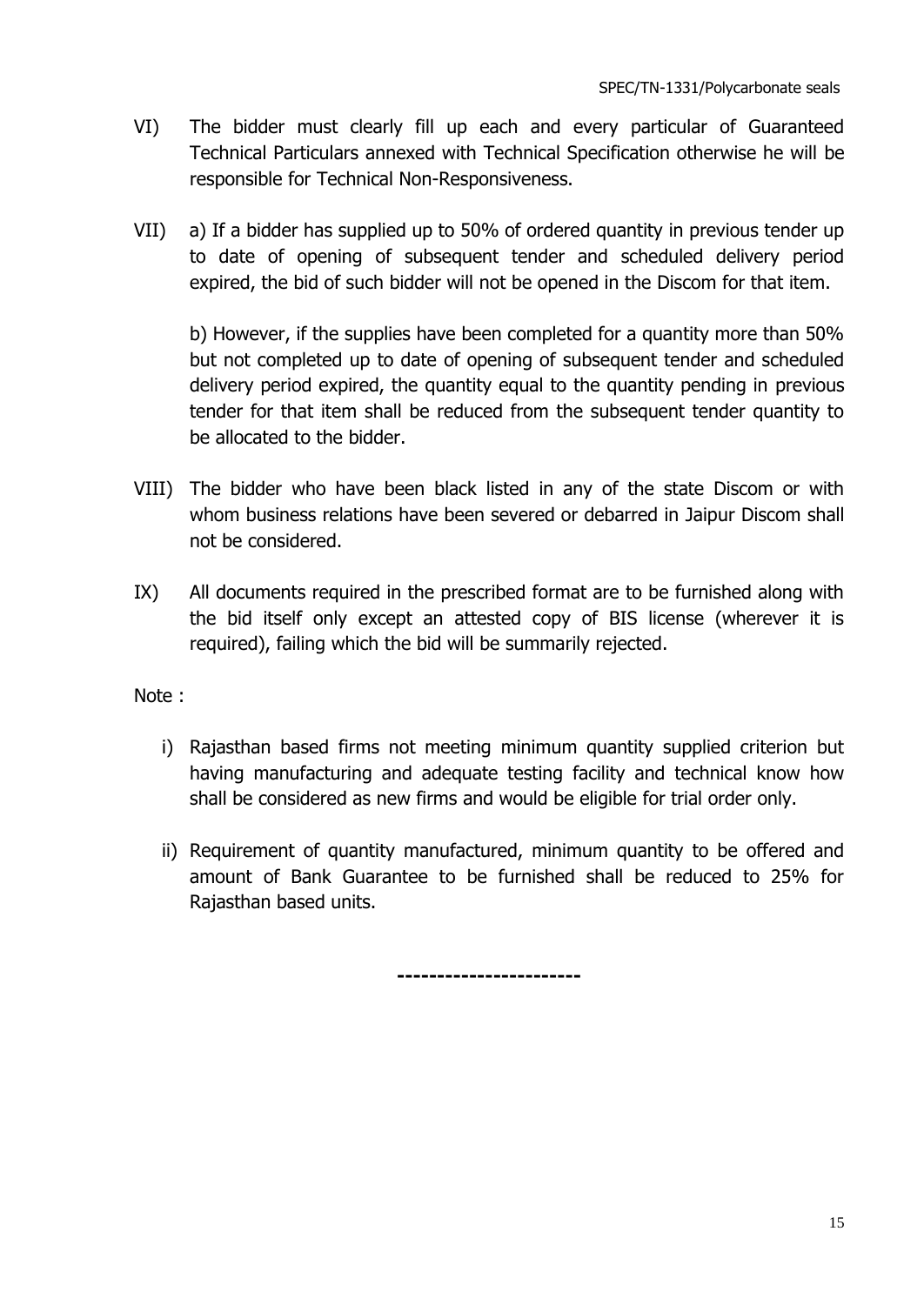# **SCHEDULE-IV `A'**

# **Must be filled-in by the tenderer and attach with technical bid (Part-I)**

To, The Superintending Engineer (MM&C), Jodhpur Vidyut Vitran Nigam Limited, Jodhpur.

Dear Sir,

With reference to your invitation to tender against specification No. **JDVVNL/SE/MM&C/TN-1331**, we agree to supply the following quantity:-

| S.<br>N<br>O | <b>Particulars of</b><br><b>Items</b> | <b>Tendered</b><br>Quantity | Qty.<br><b>Offere</b><br>d | <b>Justification</b><br>quantity<br>of<br>offered as<br>per<br>Qualifying<br><b>Requirement</b> | <b>Status of</b><br><b>Type Test</b><br><b>Certificates</b> |
|--------------|---------------------------------------|-----------------------------|----------------------------|-------------------------------------------------------------------------------------------------|-------------------------------------------------------------|
| 1.           | 2.                                    | 3.                          | 4.                         | 5.                                                                                              | 6.                                                          |
| 1            | Double Anchor                         | 1094342 No                  |                            |                                                                                                 |                                                             |
|              | tamper Evident                        |                             |                            |                                                                                                 |                                                             |
|              | Polycarbonate Seals.                  |                             |                            |                                                                                                 |                                                             |

- 1. The offer is valid for a period of 120 days after the date of opening of this tender.
- 2. It is noted that the quantity as mentioned in the specification are approximate and we agree to supply any quantity as per your requirement.
- 3. The delivery shall strictly be in accordance with our delivery schedule as given in Schedule-VIII of this specification. In case we fail to deliver the materials as indicated in the clause No.1.23 of GCC (Schedule-II), we are liable to pay recovery for delay in delivery as per clause No.1.24 of this Schedule-II of this specification. The material shall conform to your specification No.JdVVNL/SE(MM&C)/ TN-1331 and as per relevant ISS in all respect.
- 4. We conform that we agree to all the terms & conditions as well as the technical stipulation of your specification No. JdVVNL/SE(MM&C)/TN-1331 and there are no deviations other than as specified in the Schedule-VI (A & B).
- 5. The prices offered against this specification shall be FIRM.

Yours faithfully,

 Signature of bidder with stamp Dated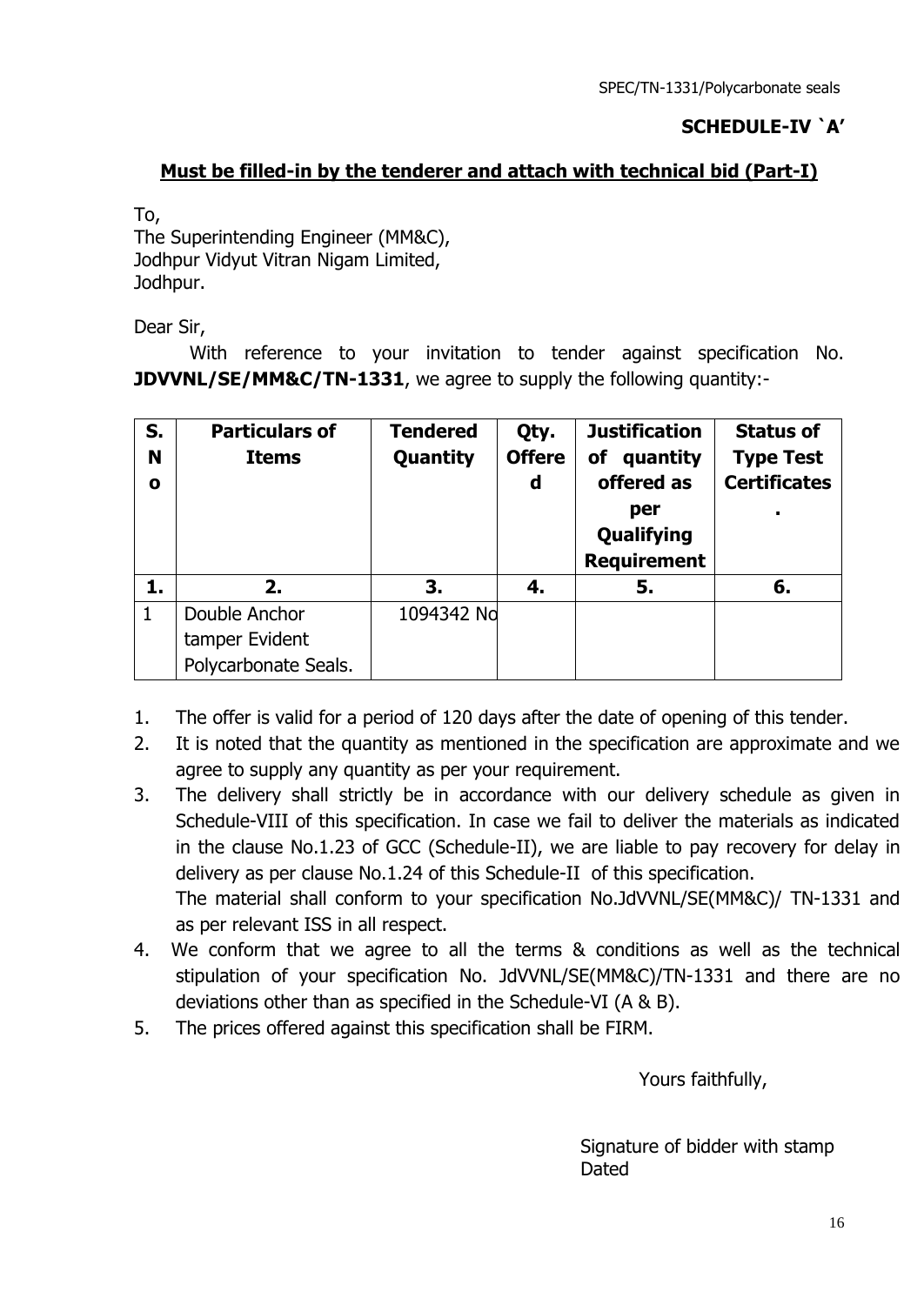## **SCHEDULE – V**



## **JODHPUR VIDYUT VITRAN NIGAM LIMITED**

#### **A Govt. of Rajasthan Undertaking**

Statement of guaranteed technical particulars and other performance data for supply of ……………………………………….. (Name of material) against specification no..………………………..

S.No. Particulars of technical & other performance data guaranteed.

Certified that we agree to all the aforesaid technical particulars and other performance data except following:-

| S.No. | Particulars of technical & other | Reasons for           |
|-------|----------------------------------|-----------------------|
|       | Performance data                 | deviations/departure. |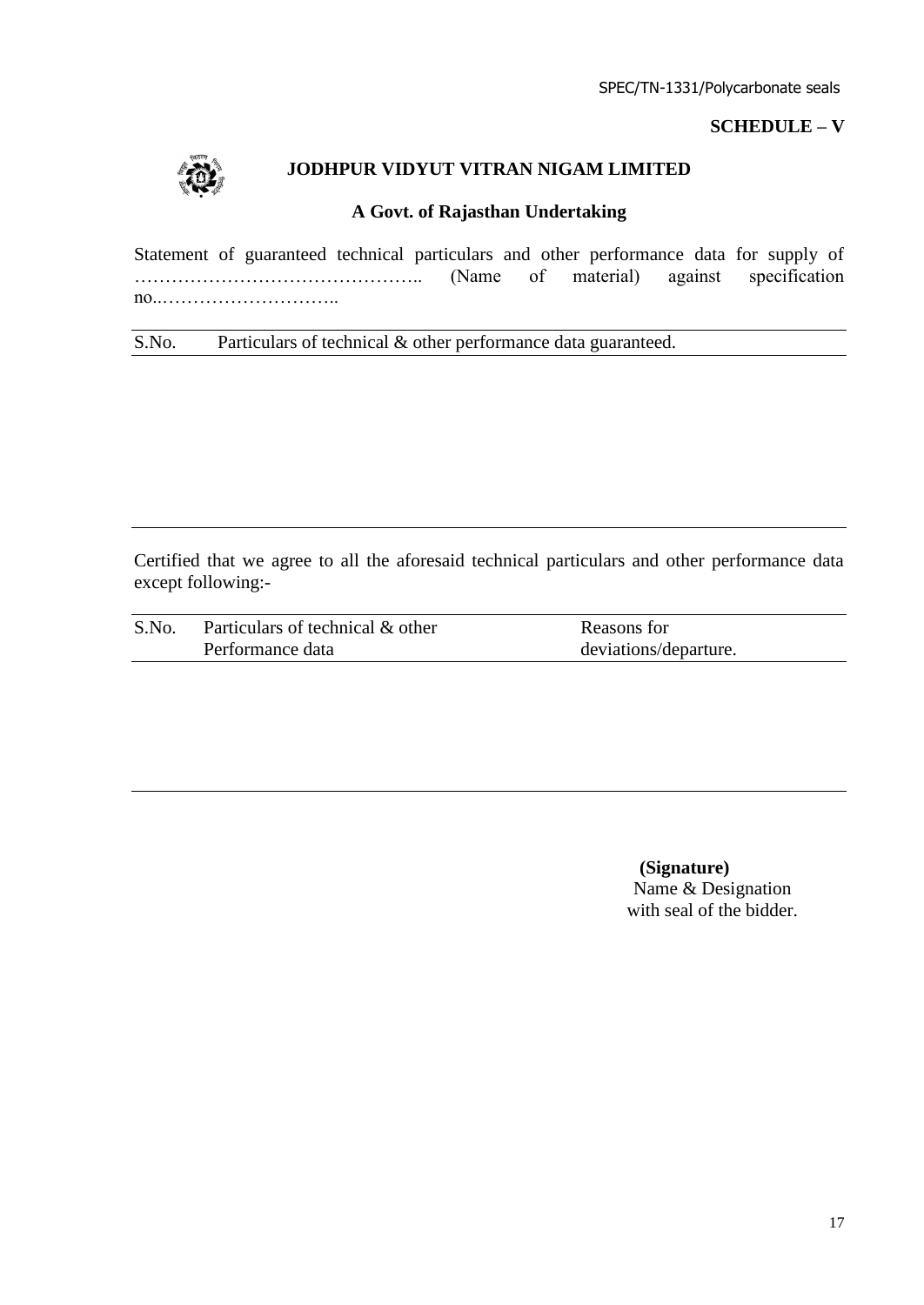#### **SCHEDULE – VI (A)**



## **JODHPUR VIDYUT VITRAN NIGAM LIMITED A Govt. of Rajasthan Undertaking**

## **DEPARTURE/DEVIATION FROM TECHNICAL SPECIFICATION**

The bidder shall state under this schedule the departure from the Purchaser's specification in respect of technical is as under:-

S.No. Main Deviations from Technical Specification.

Certified that we agree to all the technical specification of the NIT except for the deviation to the extent indicated above.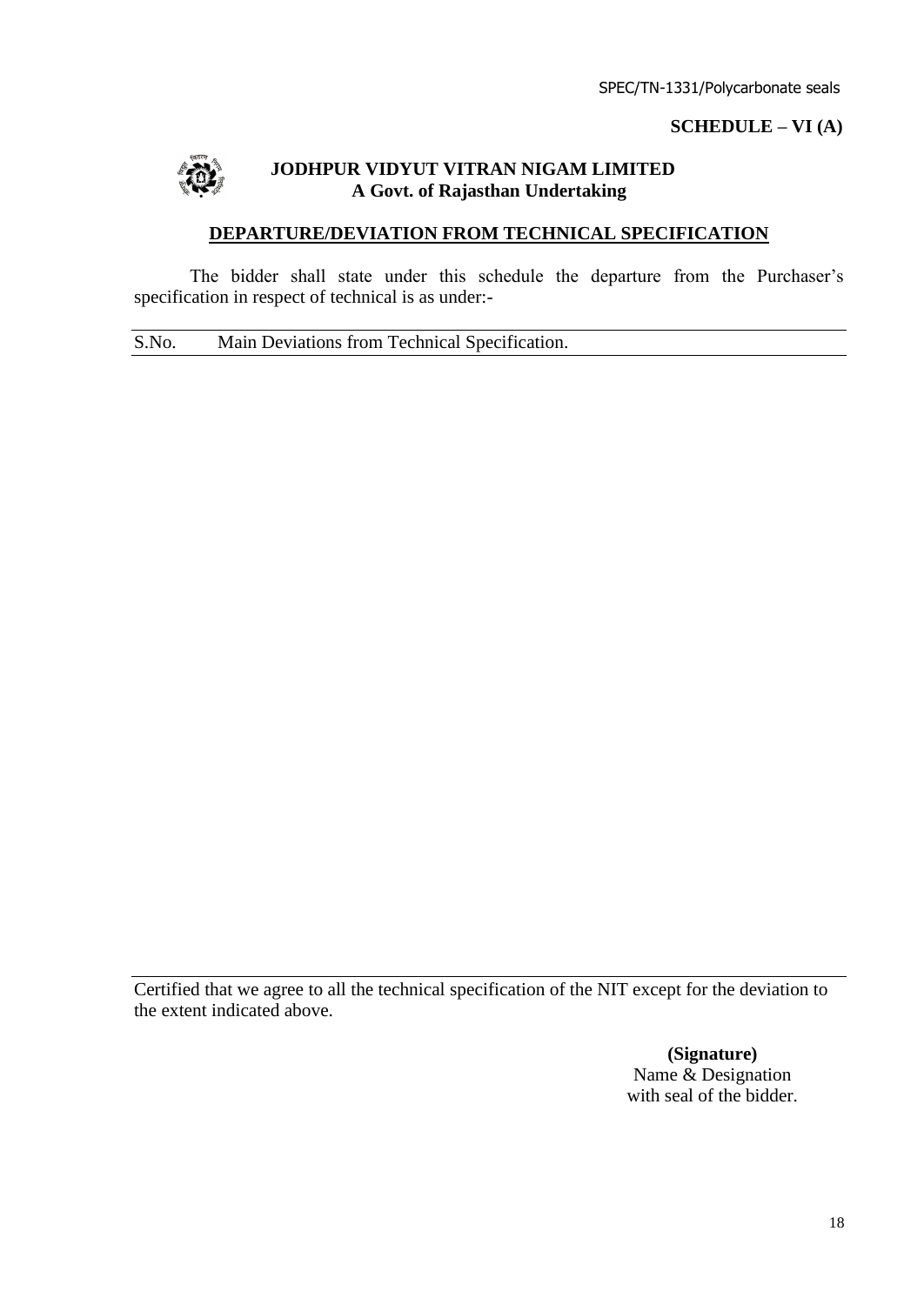#### **SCHEDULE – VI (B)**



#### **JODHPUR VIDYUT VITRAN NIGAM LIMITED A Govt. of Rajasthan Undertaking**

# **DEPARTURE FROM COMMERCIAL TERMS & CONDITIONS OF THE SPECIFICATION**

The bidder shall state under this schedule the departure from the Purchaser's specification in respect of Commercial terms & conditions:-

S.No. Main Deviations from Specification.

Certified that we agree to all the commercial terms & conditions as laid down in General Conditions of Contract to the specification except for the deviation to the extent indicated above.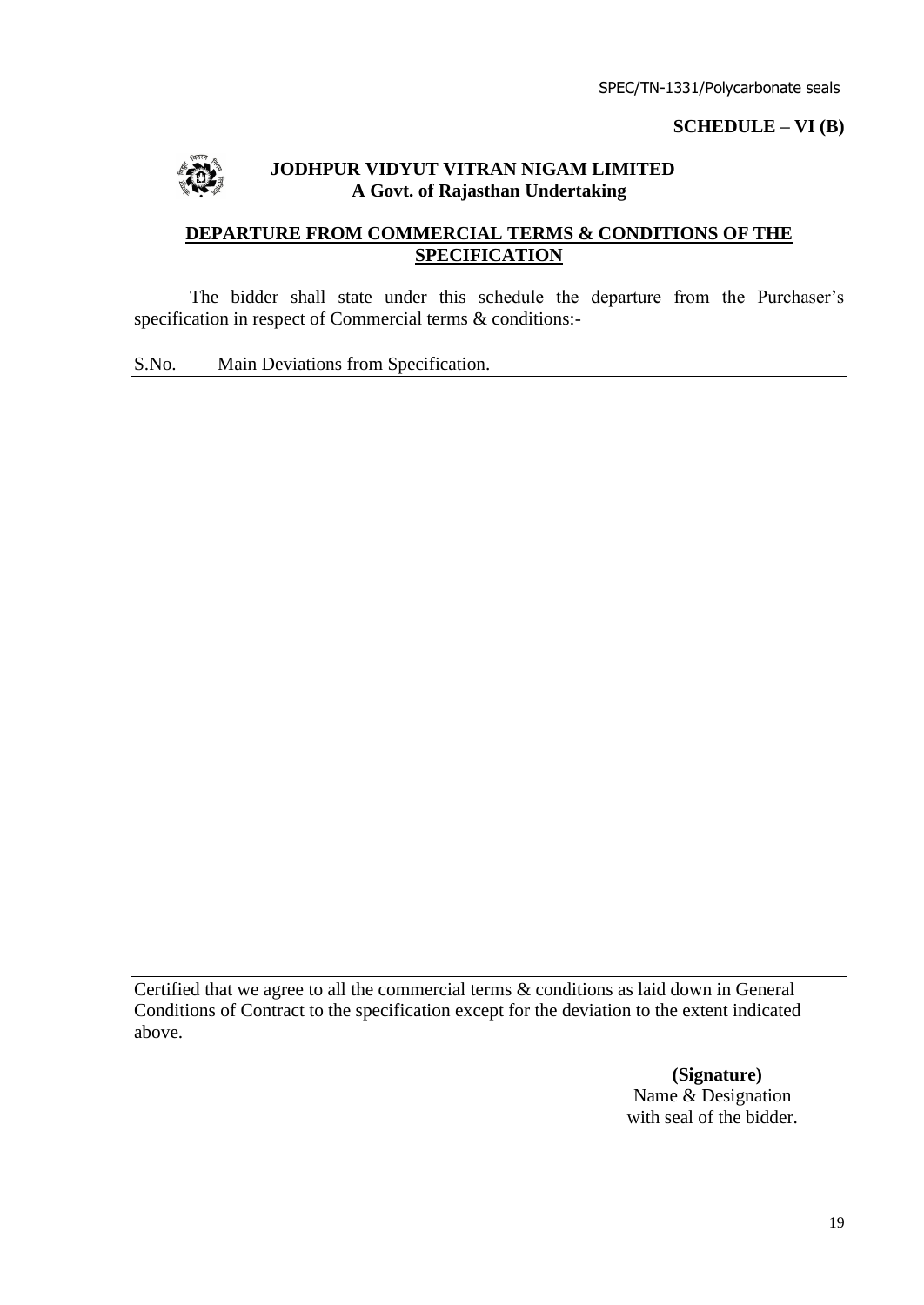#### **SCHEDULE – VII**



#### **JODHPUR VIDYUT VITRAN NIGAM LIMITED A Govt. of Rajasthan Undertaking**

## **LIST OF PAST SUPPLIES**

The bidder shall state under this schedule whether material and equipments, similar to those offered in the tender have been previously supplied by him. A list shall be given of such orders executed by him together with information regarding the names of purchasing organizations, quantities supplied and when the supplies were effected. This list should be in form given below:-

| S.No. Detailed particulars Qty in |        | Order No. Name & details           | Date of |
|-----------------------------------|--------|------------------------------------|---------|
| of items supplied Nos.            | & Date | of purchasing authority Completion |         |
|                                   |        |                                    |         |

| If executed partially<br>to be mentioned<br>$(Qty.$ in Nos.) | whether still<br>to be executed | Delivery<br>stipulated in<br>order | Remarks |
|--------------------------------------------------------------|---------------------------------|------------------------------------|---------|
|                                                              |                                 |                                    |         |

**Note:** Separate schedules are to be furnished by the bidder for past supply to the JdVVNL, Jodhpur other State Electricity Boards and other Departments / Organizations.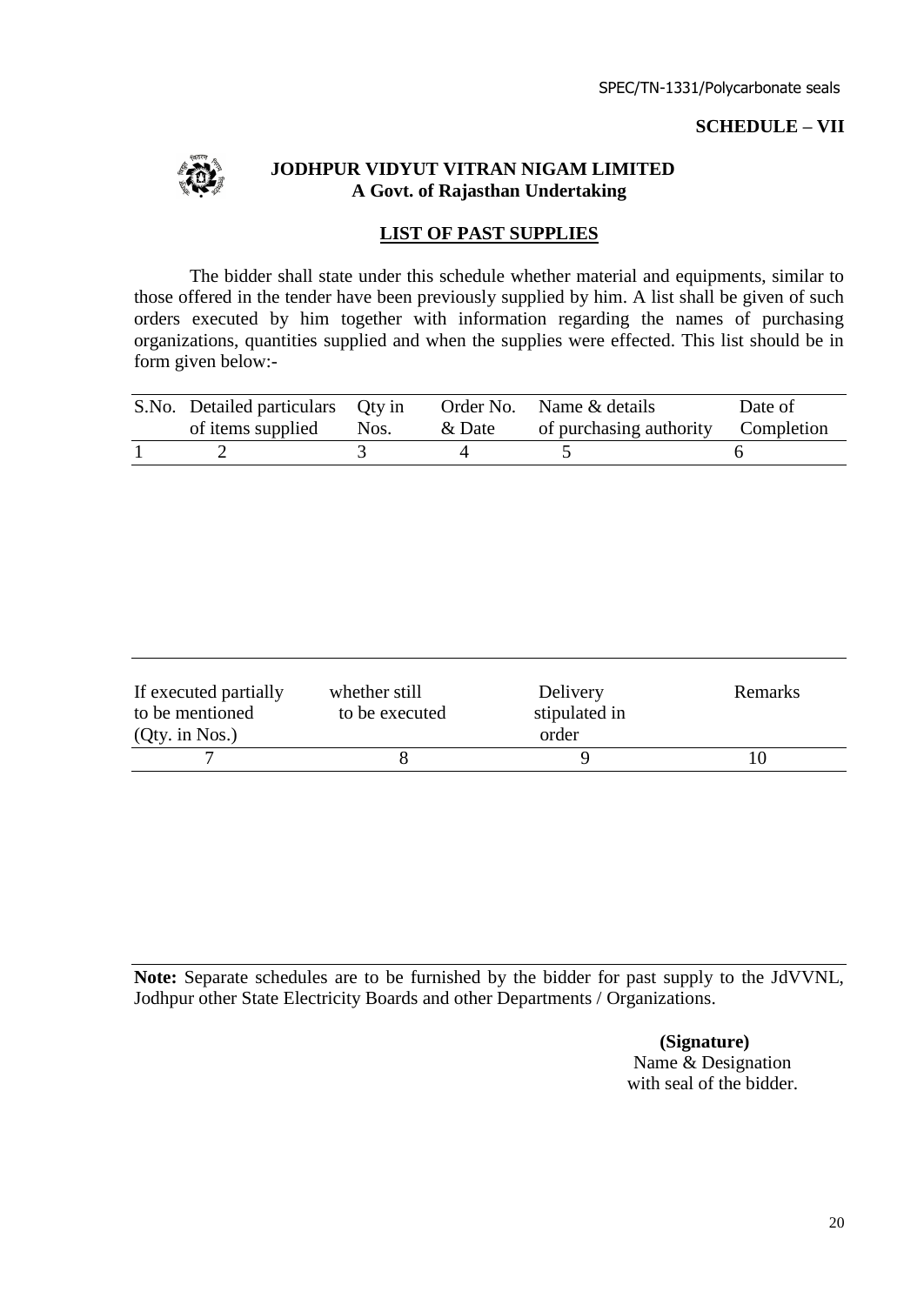**SCHEDULE-VIIA**



## **PROFORMA FOR C.A. CERTIFICATE FOR QUANTITY VERIFICATION TN No.1331**

#### **TO WHOM SO EVER IT MAY CONCERN**

This is to certify that M/s. \_\_\_\_\_\_\_\_\_\_\_\_\_\_\_\_\_\_\_\_\_\_\_\_\_\_\_\_\_\_\_\_\_\_\_\_\_\_\_\_\_ (complete with address) have manufactured and supplied the goods / equipments / material during the following financial year(s) to the Electrical utilities / Government Department / Discoms / SEBs as detailed out below :

#### **FOR THE LAST THREE FINANCIAL YEAR FROM THE DATE OF OPENING OF TECHNO-COMMERCIAL BID.**

| S.<br>No. | Financia<br>1 Year in<br>which | <b>Detailed</b><br><i>particulars</i><br>item(s)<br>of | $\boldsymbol{\&}$<br><b>Name</b><br>particular<br>of<br>S | Order<br>No. $\&$<br>date                    | Unit |                  | <b>Ordered</b>        |                  | <b>Actual</b><br>supplied<br>upto | Rem<br>arks |
|-----------|--------------------------------|--------------------------------------------------------|-----------------------------------------------------------|----------------------------------------------|------|------------------|-----------------------|------------------|-----------------------------------|-------------|
|           | material<br>supplied           | supplied                                               | <b>Purchasin</b><br>g<br><b>Authority</b>                 | against<br>which<br>item(s)<br>supplie<br>d. |      | Qty<br>$\bullet$ | <b>Value</b><br>(Rs.) | Qty<br>$\bullet$ | <b>Value</b><br>(Rs.)             |             |
| 1.        | 2.                             | 3.                                                     | 4.                                                        | 5.                                           | 6.   | 7.               | 8.                    | 9.               | 10.                               | 11.         |
|           |                                |                                                        |                                                           |                                              |      |                  |                       |                  |                                   |             |
|           |                                |                                                        |                                                           |                                              |      |                  |                       |                  |                                   |             |
|           |                                |                                                        |                                                           |                                              |      |                  |                       |                  |                                   |             |
|           |                                |                                                        |                                                           |                                              |      |                  |                       |                  |                                   |             |
|           |                                |                                                        |                                                           |                                              |      |                  |                       |                  |                                   |             |

| Signature                 | Signature |
|---------------------------|-----------|
| Name & Designation        | Name:     |
| With Seal of the Tenderer | Address   |
| Date                      | Members   |
| Place                     |           |

Signature of C.A Address : Membership No.

The above particulars are true and correct based on explanations, records and books of accounts produced before us. Further the above certificate has been issued on the request of the company.

CA Firm(

**Note: The CA certificate must be signed by the bidder and C.A. firm on the letter head of C.A. The details i.e. address of C.A. & membership No. shall clearly be mentioned on CA certificate. In case CA certificate is not signed by the bidder/ furnished without membership no. & address of C.A. then same may not be considered for which responsibility rests with the bidder.**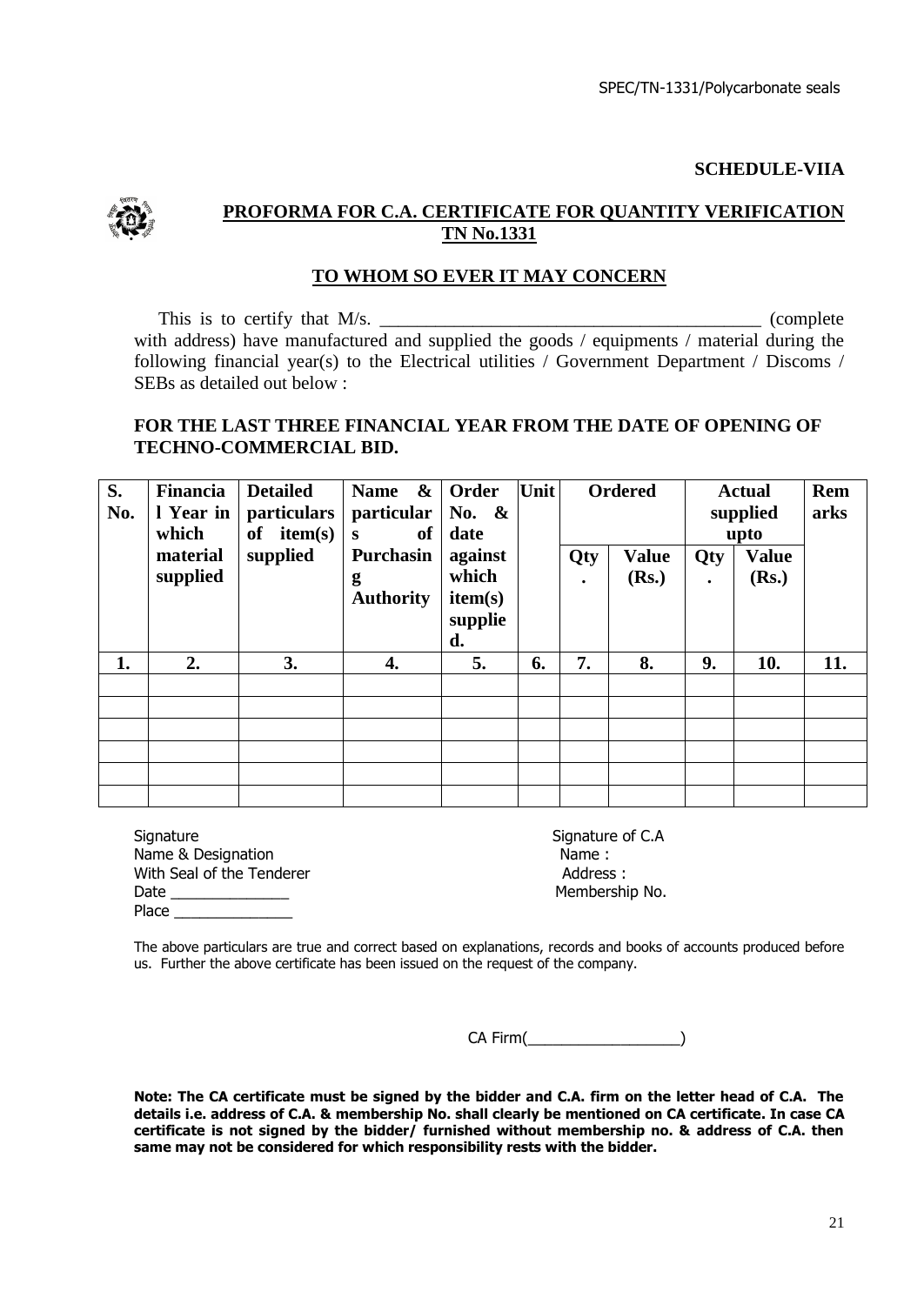## **SCHEDULE – VIII**



## **JODHPUR VIDYUT VITRAN NIGAM LIMITED A Govt. of Rajasthan Undertaking**

#### **DELIVERY SCHEDULE**

#### PART-A

The delivery schedule of the material by the Purchase Officer is as mentioned hereunder:-

| S.No. Particulars                                         | Commencement      | Rate of supply       | Period for completion                     |
|-----------------------------------------------------------|-------------------|----------------------|-------------------------------------------|
| of Material                                               | period per Month. | per Month            | of delivery of entire material            |
| Double Anchor<br>Tamper Evident<br>Polycarbonate<br>Seals | 30 days           | <b>Equal Monthly</b> | 8 months including<br>commencement period |

## PART-B

In case bidder deviates from the delivery schedule mentioned by the purchaser in Part-A then the delivery schedule shall be indicated/mentioned by the bidder as under:-

**Note:** 1. During the commencement period the process of model assembly and submission of B.O.M. for approval shall be got completed.

 2. During the commencement period the contractual formalities shall be got completed.

> **(Signature)** Name & Designation

with seal of the bidder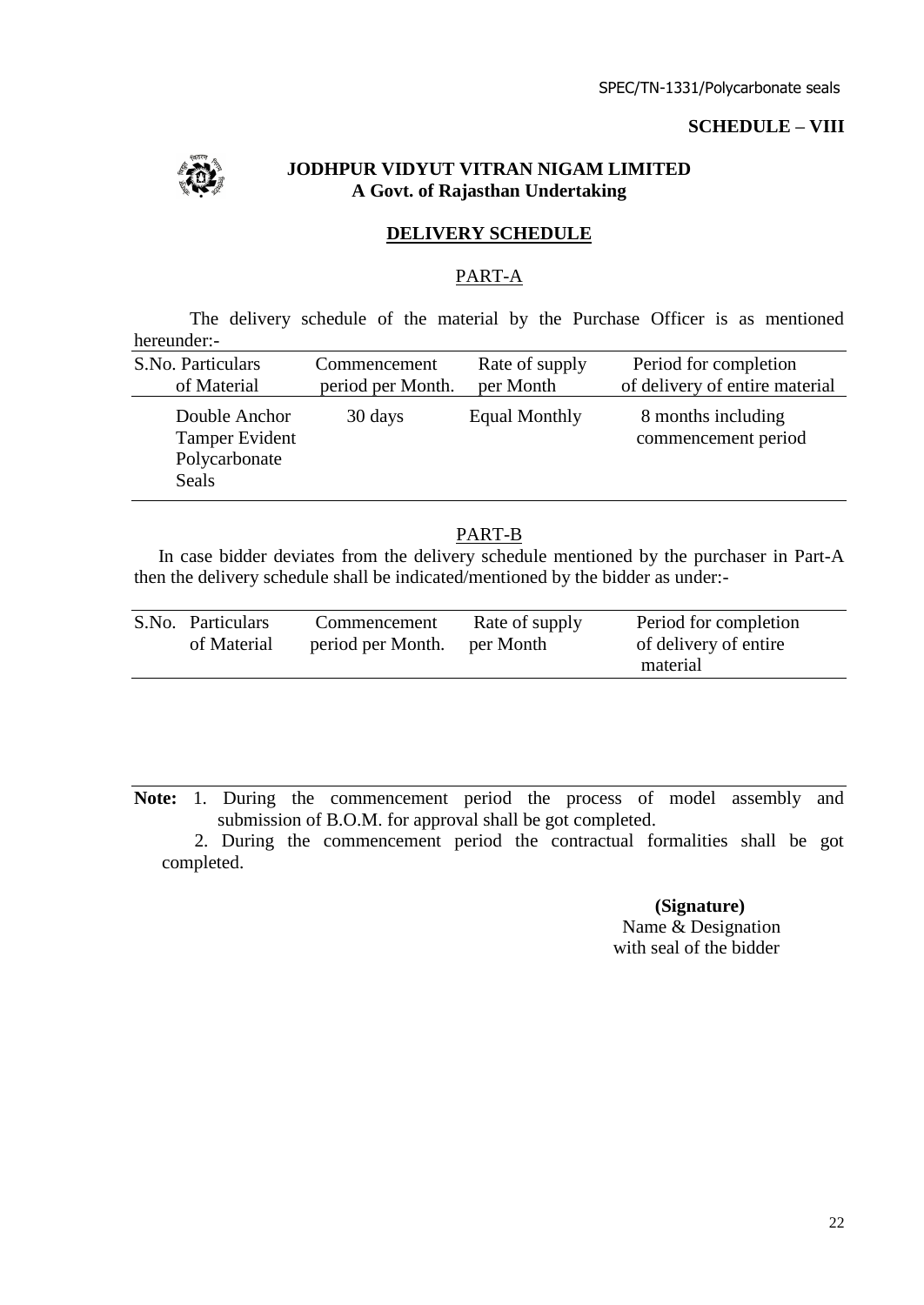#### **SCHEDULE – IX**



#### **JODHPUR VIDYUT VITRAN NIGAM LIMITED A Govt. of Rajasthan Undertaking**

List of Equipments and Technical Hands Available with the Firm (To be filled in by the bidders & enclosed with the bid)

Manufacturers and / or their authorized agents who are quoting against this bid are requested to furnish the following information along-with the bid. The Purchaser will have the discretion to ignore the bid without the under noted particulars and/or ignore the bid particulars.

| 1.                 | Name and Address of Manufacturer                                                                          |  |
|--------------------|-----------------------------------------------------------------------------------------------------------|--|
|                    | (With phone, mobile, fax & official email ID)                                                             |  |
|                    |                                                                                                           |  |
| 2.                 | Whether firm is proprietorship/partnership/ Limited (Please give                                          |  |
|                    | details and also enclose copy of memorandum of constitution of firm                                       |  |
|                    | along with name of directors/ partners/proprietor & their address.                                        |  |
| 3.                 | Place where works exist (indicate the name of the only one works                                          |  |
|                    | from where you want to supply the offered material).                                                      |  |
|                    |                                                                                                           |  |
| 4.                 | Details of machinery particularly with B.H.P. of each item installed.                                     |  |
| 5.                 | Details of staff employed in the works                                                                    |  |
| 6.                 | Date when started the manufacturing of item under reference                                               |  |
| $\overline{7}$ .   | List of items manufactured.                                                                               |  |
|                    |                                                                                                           |  |
| 8.                 | Literature and drawings of items manufactured showing their                                               |  |
|                    | description, size, design and other important technical particulars                                       |  |
| 9.                 | Details of order so far, executed alongwith the names of                                                  |  |
| 10.                | organization to whom supplied.<br>Manufacturing capacity.                                                 |  |
|                    |                                                                                                           |  |
| 11.                | Is the workshop open for inspection by the representative of the                                          |  |
| 12.                | board, if required?                                                                                       |  |
|                    | Statement of financial resources and Banking Reference along with<br>Balance-Sheet for previous two years |  |
| 13.                | Testing facilities available for the manufactured articles in the                                         |  |
|                    | testing laboratory of works.                                                                              |  |
| 14.                | Whether the Firm is a small/medium/large scale industry.                                                  |  |
| 15.                | Registration No. with :-                                                                                  |  |
| $\bullet$ $\vdash$ | i. Small Scale, National/State.                                                                           |  |
|                    | ii) DGTD                                                                                                  |  |
|                    |                                                                                                           |  |
|                    | iii) State Industries Department                                                                          |  |

 **(Signature)**

Name & Designation with seal of the bidder.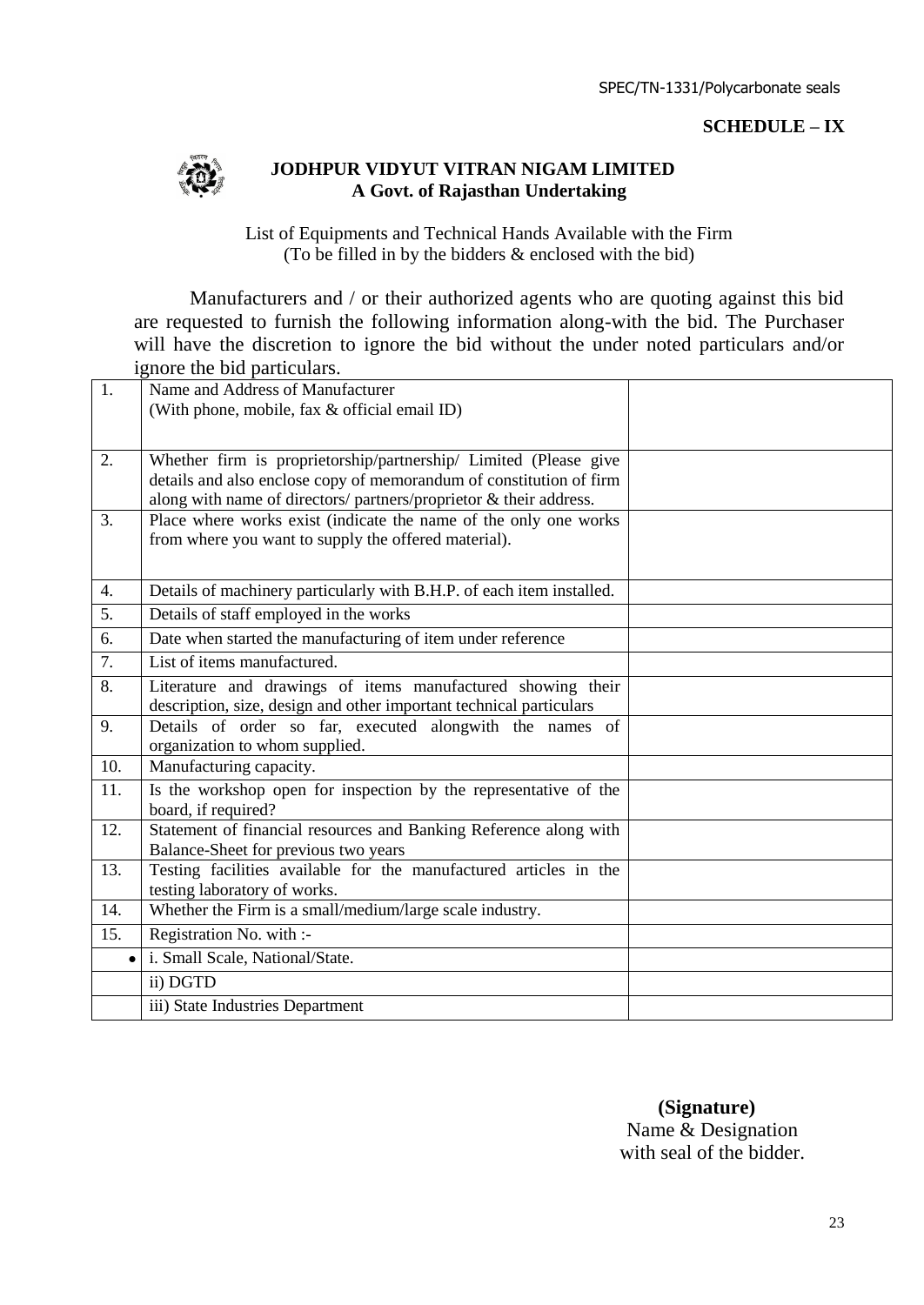## **Schedule - X**

#### **GENERAL PARTICULARS ABOUT THE TENDER IN BRIEF**

#### **JODHPUR VIDYUT VITRAN NIGAM LIMITED OFFICE OF THE SUPERINTENDING ENGINEER (MM&C) NEW POWER HOUSE INDUSTRIAL AREA, JODHPUR. TELEPHONE: 0291-2742223 / FAX:- 0291-2746539**

BID DOCUMENTS FOR PURCHASE OF DOUBLE ANCHOR TAMPER EVIDENT POLYCARBONATE SEALS UNDER SPECIFICATION NO.JdVVNL/SE/MM&C/ TN-1331

| LAST DATE AND TIME FOR BID<br><b>SUBMISSION</b> | 01.08.2017 at 12:00 pm                                                       |
|-------------------------------------------------|------------------------------------------------------------------------------|
| DATE AND TIME OF OPENING OF BID                 | 01.08.2017 at 03:00 pm                                                       |
| EARNEST MONEY TO BE DEPOSITED                   | Rs.1,00,000.00                                                               |
| COST OF THE SPECIFICATION                       | Rs.2,950.00(non refundable)                                                  |
| PROCESSING FEE OF RISL                          | Rs.1,180.00(non refundable)                                                  |
| <b>VALIDITY</b>                                 | 120 DAYS FROM THE NEXT DATE OF<br>OPENING OF TECHNO-COMMERCIAL<br><b>BID</b> |

## **VERY VERY IMPORTANT**

The bids not accompanied with qualification requirement, technical requirement indicated in the specification and other requirement given here under will be considered as incomplete offer and sufficient grounds for offer to be passed over:

- 1. Capacity, capability and competency proofing documents.
	- a. Capacity /orders of similar and higher rating of tendered equipment booked as on date of biding with type and rating and construction details of equipment for which order received be indicated.
	- b. Copy of purchase orders of Erstwhile RSEB /SEB`S / Electric Utilities / Govt.
- 2. Departments / Discom for similar or higher rating equipment latest executed.
- 3. Year wise past experience for last 5 years of similar or higher rating of tendered equipment.
- 4. The details of testing facilities available at the works and copies of latest type test certificates, carried out on similar ITEM.